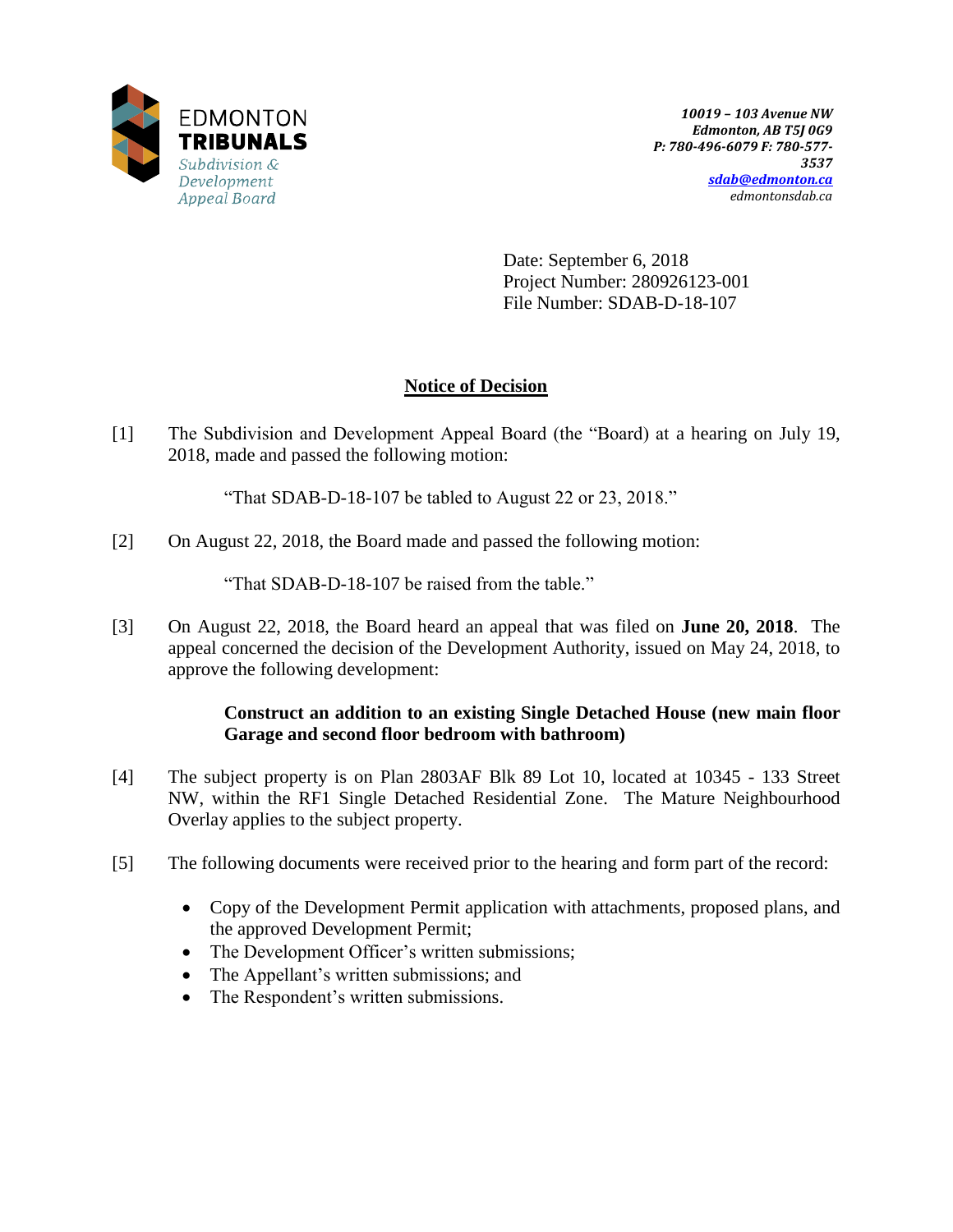#### **Preliminary Matters**

- [6] At the outset of the appeal hearing, the Presiding Officer confirmed with the parties in attendance that there was no opposition to the composition of the panel.
- [7] The Presiding Officer outlined how the hearing would be conducted, including the order of appearance of parties, and no opposition was noted.
- [8] The appeal was filed on time, in accordance with Section 686 of the *Municipal Government Act*, RSA 2000, c M-26 (the "*Municipal Government Act*").

#### **Summary of Hearing**

- *i) Position of the Appellant, Mr. and Mrs. Lea*
- [9] In their opinion, Community Consultation should have been done prior to the approval of the proposed development. This point was missed by the Development Officer, but required by the Board and then fulfilled by the Applicant.
- [10] They were not aware what was being built prior to receiving the notice of the development. If they had known, perhaps none of this would have been necessary.
- [11] When they bought their home in 1994, the subject dwelling was in existence. While they would have preferred to be next door to a bungalow, they accepted the neighbouring two storey as built.
- [12] They felt protected by the *Bylaw* and spent countless hours restoring their home and developing outside areas including on the side of the house facing the subject Site. They felt this was safe because the subject building could not encroach any further. This permit will allow it to do just that – encroach further.
- [13] The building is non-conforming. They understood that the subject Dwelling could be changed to make it smaller, added to for necessary improvements or safety, or that it could have a minor variance, but not unduly impact the amenities of the neighbours.
- [14] They built their garage according to the regulations of the *Edmonton Zoning Bylaw* and the Respondent should have to build according the regulations as well.
- [15] They have lived at this property for 25 years and have had discussions with neighbours about developments in their neighbourhood. They dropped off their letter to neighbours regarding the proposed development after the Respondent had sent his notices.
- [16] Several neighbours support their view that the proposed development will negatively impact the use and enjoyment of their property.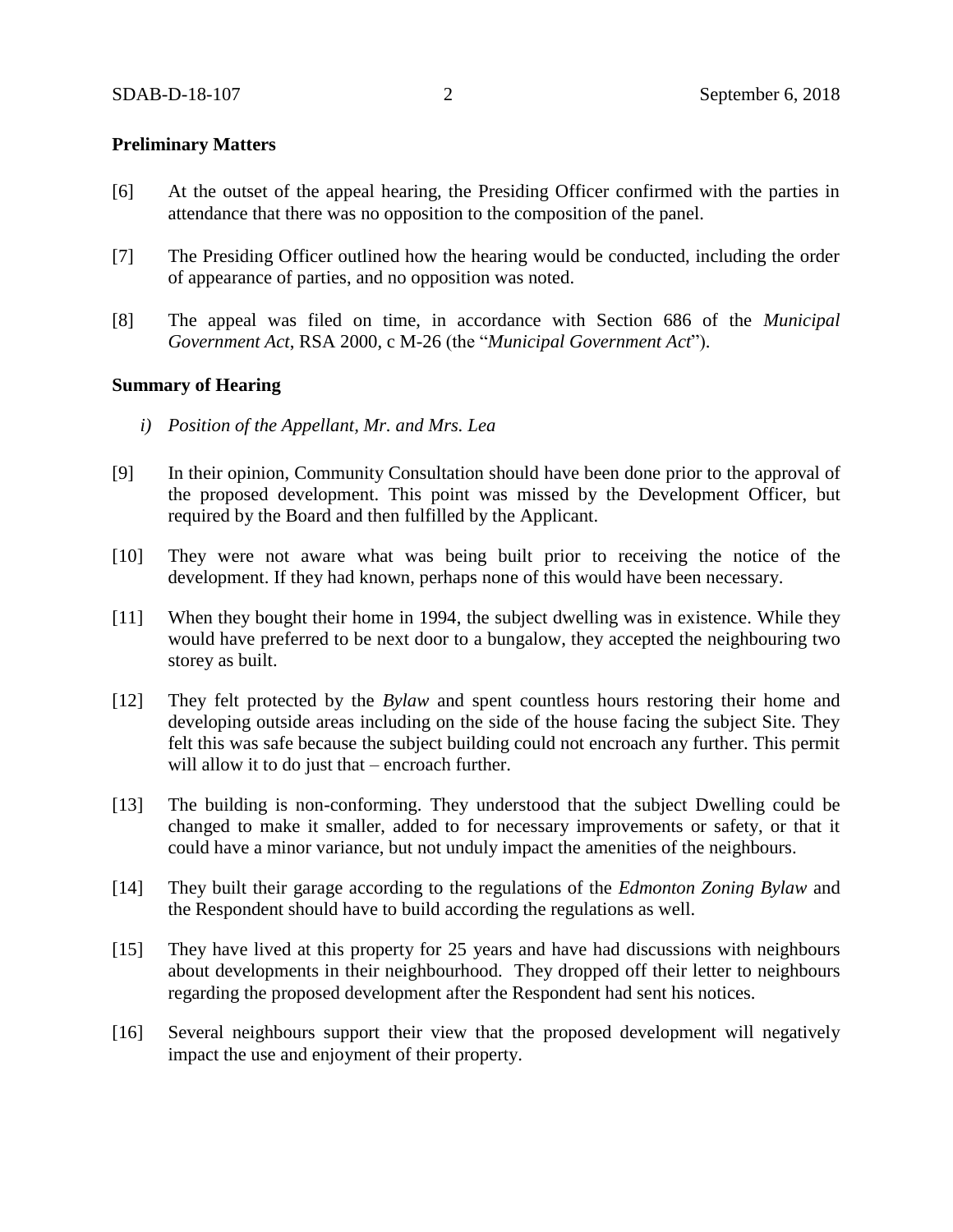- [17] They feel that they are protected by the *Municipal Government Act* if they choose to restore their home in the future.
- [18] As outdoor people who love trees, sunshine and the light that baths their home, they are materially impacted. The proposed addition will significantly impact the sunlight on their property and prevent them from enjoying their outdoor patio.
- [19] The neighbours that they spoke to understood their concern and were happy to sign the petition in opposition to the proposed development.
- [20] Mr. and Mrs. Lea provided the following information in response to questions by the Board.
	- a. Mr. Lea read the section of the *Bylaw* regarding non-conforming properties. In their opinion, if the proposed development is added, it is increasing the non-conformity. The addition will not fix the non-conformity so section  $645(3)(a)$  does not apply. In his opinion, pursuant to the *Municipal Government Act*, the Respondent cannot build the proposed addition, nor an addition complying with the Front Setback, unless the proposed development would not unduly interfere with the amenities of the neighbourhood nor materially interfere with or affect the use, enjoyment or value of neighbouring parcels of land.
	- b. The Height of the proposed development is within code. However, the addition will block the sunlight during the day as shown in the photographs submitted.
	- c. In their opinion, the subject dwelling is large and close to their property line.
	- d. Their rear yard faces south and has several mature trees. The sunlight to the south is filtered by these existing trees.
	- e. There are several spruce trees in front yard of the subject Site.
	- f. There are boulevard trees in front of their house.
	- g. While the light now is filtered by trees, it will be completely shaded by the proposed development. The view out the side window will be a wall.
	- h. They explained how the sun shines on their property during different times of the day. The biggest impact will be late in the day in the summer when the sunlight will be blocked from entering the west facing side windows in their study. There are also north facing windows in this room.
	- i. Although they are unsure about the exact location of the sun in the sky at all times of year, they believe this sun shadowing impact will be less in the winter as the sun will be lower and also set earlier. They are currently at work during these hours but indicated that it will be more of a factor when they retire.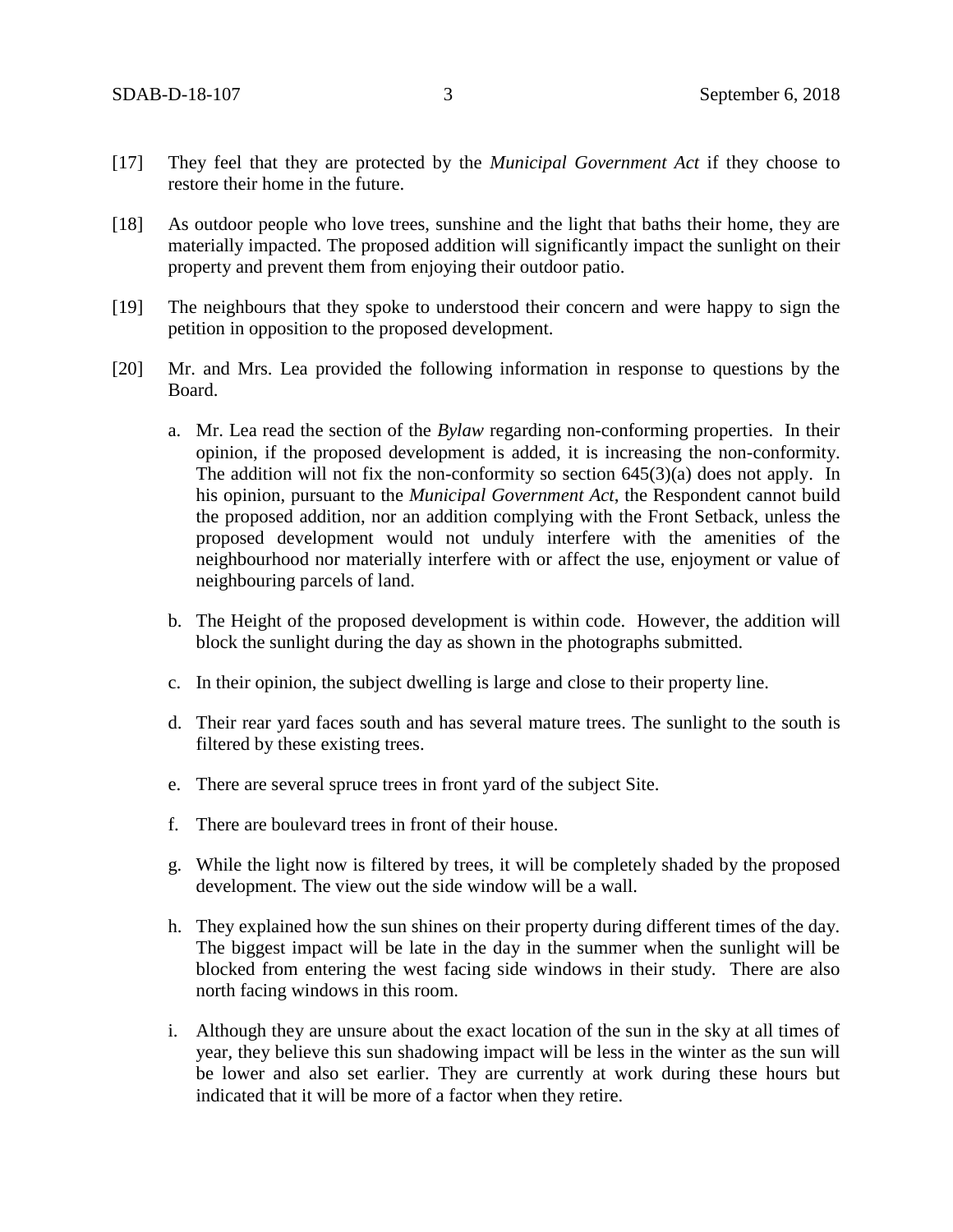- j. The relevant consideration for variances is if they will impact the use and enjoyment of the property. In their opinion, the amenities of their property will be impacted by the proposed development.
- k. They indicated where all windows were located on the west and north sides of their house.
- l. They could not provide any documents in addition to the submitted photographs or other evidence, such as a sun shadow study showing how the sun will be impacted by the proposed addition.
- m. Ms. Lea described how the passing sun will be blocked by the proposed addition as it travels over their property during the day. They did not have a sun shadow study or any evidence other than the submitted photographs to confirm or quantify this impact.
- n. They described the view they see when looking over their patio. Their concern is the location of the addition and the variances required.
- *ii) Position of the Development Officer, Ms. Watts*
- [21] The Development Authority did not appear at the hearing and the Board relied on Ms. Watts's written submission.
	- *iii) Position of the Respondent, Mr. Palazzo, representing Oggi Inc., who was accompanied by Mr. Wengryn, the Architect, and Mr. Huynh, the property owner*
- [22] The builder, Mr. Palazzo, agreed that the house is non-conforming. He stated that the Bylaw continually changes which makes developments become non-conforming.
- [23] They try to eliminate variances when they apply for a Development Permit.
- [24] The Development Officer felt that the addition would not be increasing the nonconformity of the building as the Front Set back will remain the same. They agree.
- [25] Commenting on earlier questions addressed to the Appellant, they do not believe that the addition with an additional front setback reduction of 0.84 metres would be materially different in impact for the Appellants than a fully conforming two storey development. They reviewed the Appellants' photographs, and, by their estimation, the proposed development would not block the sun in the west. Even if there is a variance of 0.84 metres in the corner of the addition, sunlight will still shine on the neighbours' house.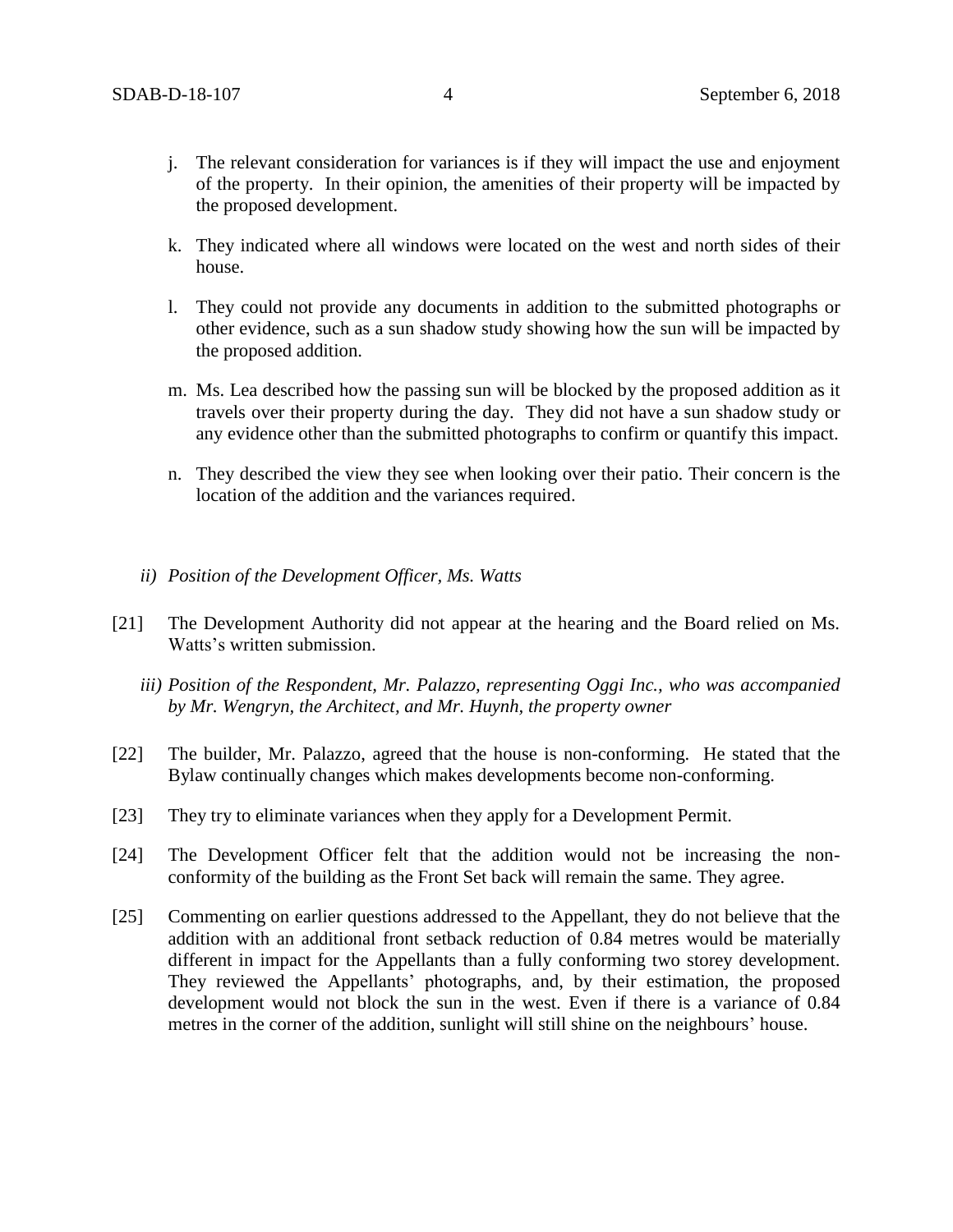- [26] They are willing to remove 0.84 metres off the north end of the addition to make that addition fully compliant with all setbacks, if needed. However, in their opinion, moving the addition will not make a difference and the addition will not negatively impact the adjacent neighbouring property.
- [27] Mr. Huynh, the property owner, stated that house was built in 1955 and he recently moved to the neighbourhood. He feels that the proposed addition meets the regulations of the *Edmonton Zoning Bylaw.*
- [28] Mr. Huynh stated that the existing house was properly approved years ago and with the change in the Bylaw, it is now non-conforming.
- [29] The majority of houses in the neighbourood are bungalows. Neighbours who have lived in this area for several years do not want to see changes with new developments.
- [30] Mr. Wengryn, the Architect, stated that if a new house was built on the subject Site they could build in the area of the proposed addition.
- [31] He stated that the Appellant could, at will, plant a row of spruce trees between the two properties which would have the same impact on the neighbouring property.
- [32] Mr. Palazzo, Mr. Wengryn, and Mr. Huynh provided the following information in response to questions by the Board.
	- a. They would be willing to revise the plans if necessary.
	- b. Mr. Huynh is a car enthusiast who likes a large garage to work on his vehicles. The overhead garage door on the north side of the addition is to allow for easy access to items stored in the addition without moving the vehicles.
	- c. They do not intend to put a driveway in front of the overhead door.
	- *iv) Rebuttal of the Appellant, Mr. and Mrs. Lea*
- [33] Mr. Lea read Section 643 of the *Municipal Government Act* regarding non-conforming buildings.
- [34] He stated that the addition does not comply with the regulations.
- [35] He reiterated that the addition will negatively impact the use and enjoyment of their property.
- [36] In their opinion, any new development in this location will have a negative impact on their property and cannot be allowed.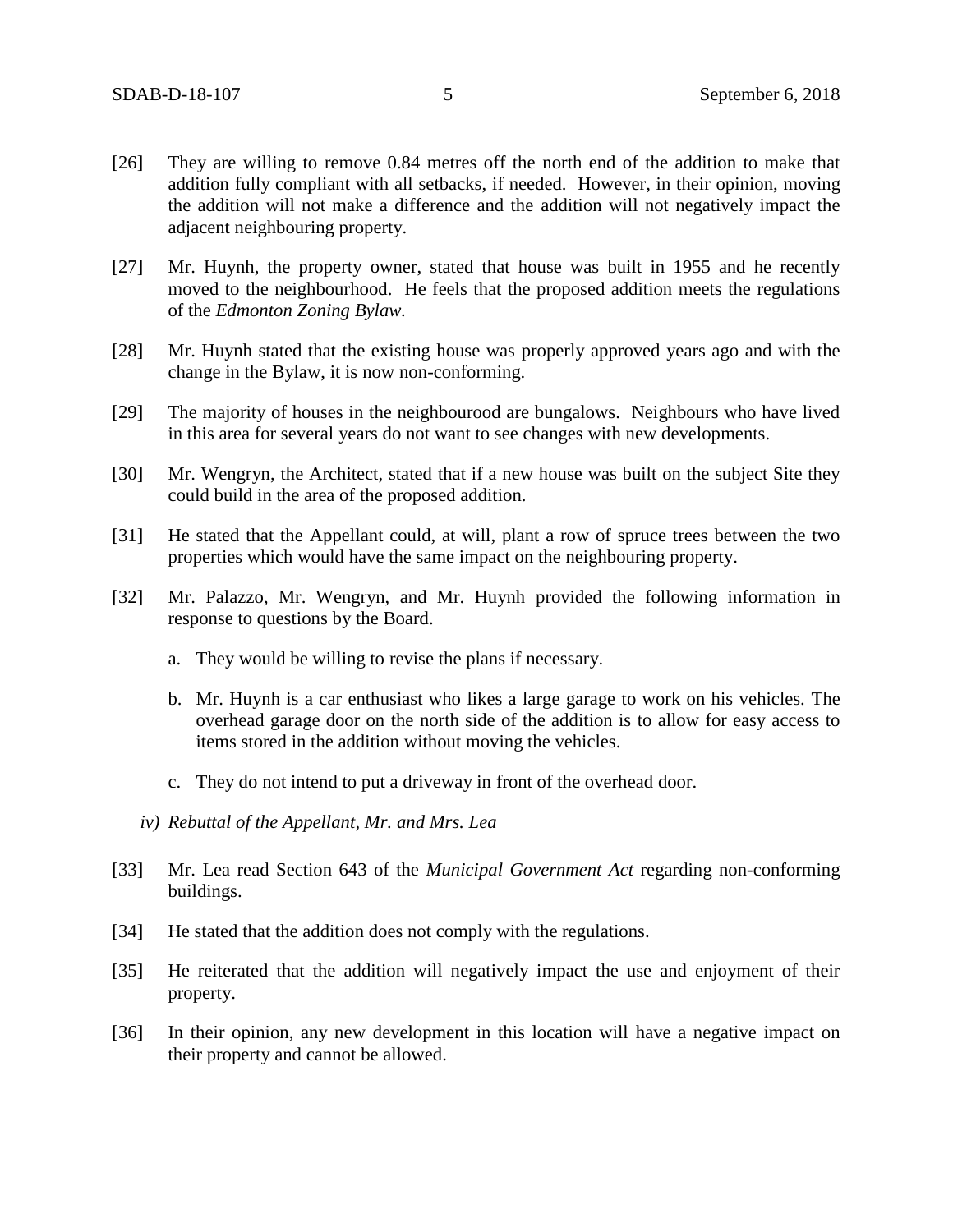#### **Decision**

- [37] The appeal is DENIED and the decision of the Development Authority is CONFIRMED. The development is GRANTED as approved by the Development Authority.
- [38] In granting the development, the following variance to the *Edmonton Zoning Bylaw* is allowed:
	- 1. The minimum required Front Setback pursuant to Section 814.3(1) is waived as per the stamped approved Plot Plan.

### **Reasons for Decision**

- [39] This appeal concerns an addition to a Single Detached House which has been in existence for many years on a corner lot subject to the Mature Neighbourhood Overlay and located in an RF1 Zone where Single Detached House is a Permitted Use.
- [40] The existing two storey building is an irregular shape with a recessed, rectangular portion located in the north of the interior east side yard near the Appellants' outdoor patio space and their living room which juts out to the west toward the shared Side Lot Line.
- [41] The Applicant sought permission to build an addition to his home in this northeast recessed portion to bring the walls flush with the existing projecting portions along its north and east elevations. He was granted a Development Permit authorizing him to "Construct an addition to an existing Single Detached House (new main floor Garage and second floor bedroom with bathroom)."
- [42] Currently, the required Front Setback for the north elevation is 5.6 metres. The first 6.81 metres of the west portion of the north elevation is setback 4.74 metres from the Front Lot Line, while the remaining 4.74 metre east portion of this elevation (closest to the shared Side Lot Line) is setback more than double the required minimum at 12.1 metres from the Front lot Line.
- [43] The required Side Setback for the east elevation facing the Appellants' property is 1.2 metres. The first 7.33 metres of the north portion of the east elevation is setback 6.24 metres from the shared Side Lot Line. Then at 12.1 metres from the Front Lot Line the house extends 4.74 metres perpendicularly towards the Side Lot Line and the remaining southerly portion of the east elevation is setback 1.52 metres from the shared Side Lot Line.
- [44] In her written decision, the Development Officer explained that the proposed development did not require any variances as bringing the north and east elevations flush does not increase the non-conformity of the building – in particular it does not reduce the existing 4.74 metres Front Setback.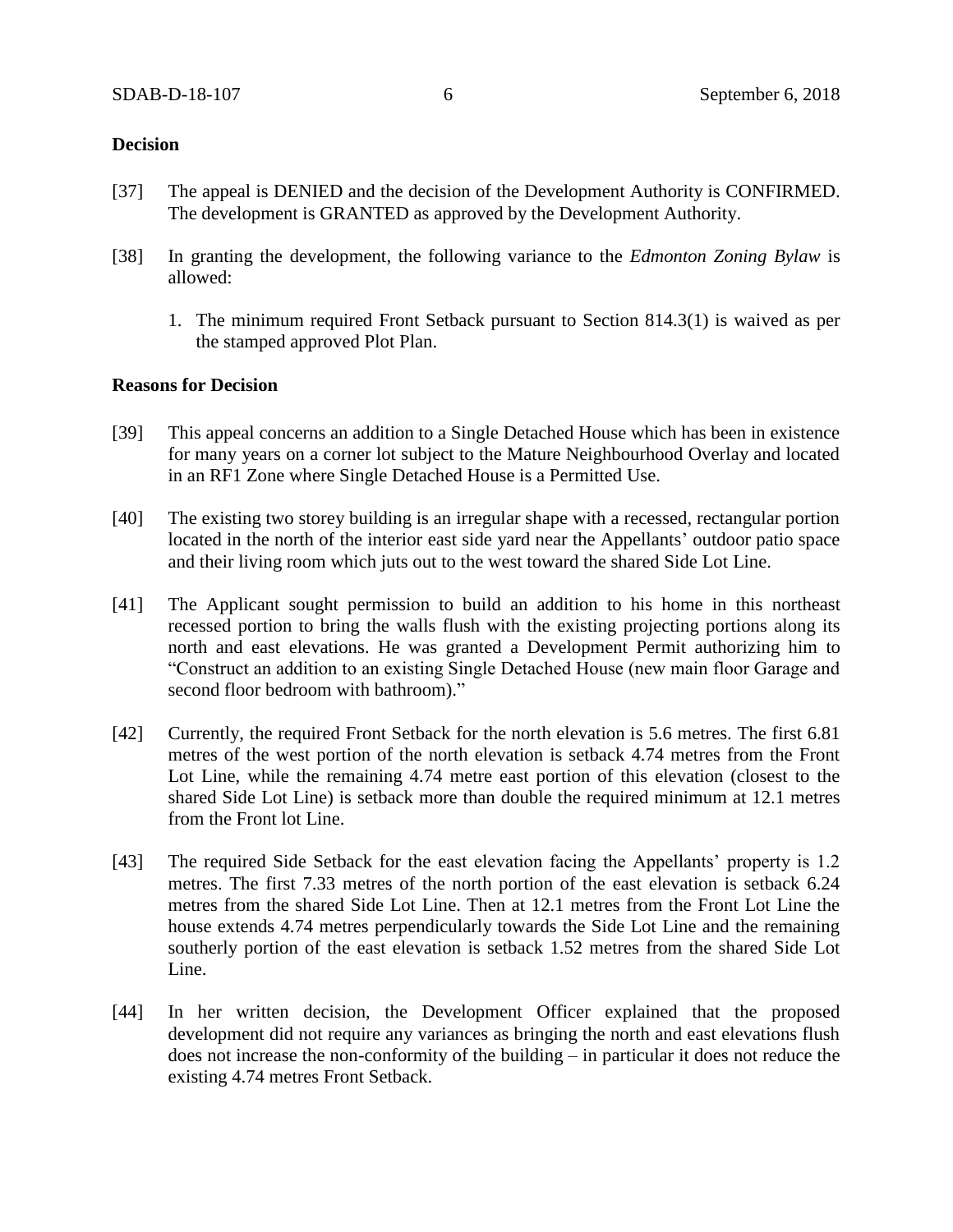- [45] In a prior decision, a separate panel of the Board disagreed and determined that even though the north wall for the addition would be no closer to the Front Lot Line than the existing projecting portion of the that wall, the proposed development would not comply with the minimum Front Setback per section 814.3(1) of the Mature Neighbourhood Overlay. The Board found that this situation triggered the requirement for community consultation per section 814.5 of the Overlay. The Board adjourned the matter on the condition that the Applicant conduct community consultation with the required addresses and provide the results to the Board prior to the next hearing.
- [46] At the current hearing on the merits, the Board received evidence that the Applicant did consult with the required neighbours and also received evidence of their feedback. Based on this evidence, the Board finds that there has been substantial compliance with its condition that the Applicant consult and obtain feedback. Although community input was collected after the Development Officer's decision was made, the intent of the section was met in substance prior to this hearing.
- [47] The Board next considered the legal status of the building and the appeal on its merits given the evidence and submissions before it.
- [48] In her written report, the Development Officer states that the existing principal building and deck was deemed "legal-conforming in a Compliance Certificate done in January 5, 2015." A copy of the Compliance Certificate was not provided to the Board.
- [49] However, the Board noted that she also states that the proposed development was approved with no variance other than this is a "non-conforming building" and she identifies five areas of existing non-conformance:
	- i. Section 814.3.1 Front setback should be 5.6 metres and is 4.76 metres from the Front lot Line (deficient by 0.84 metres).
	- ii. Section 814.3.4 Rear setback should be 15.85 metres (40% of site depth) but is 15.30 metres (deficient by 0.55metres).
	- iii. Section  $44.3.b$  the rear second floor balcony is 1.17 metres over the allowable projection into the required rear setback.
	- iv. Section 110.4.11.a the flanking setback should be 4.5 metres and is 2.15 metres (deficient by 2.53 metres)
	- v. Section 814.3.17 the driveway access for the garage should be from the lane, but is from the roadway.
- [50] The issued Development Permit states "This Single Detached House no longer conforms to current zoning rules, which may have changed since it was originally constructed. This permit does not increase the non-conformity of the building Front Setback. (section 11.3.2). Non-conforming areas: (Section 814.3.17, 814.3.1, section 110.4.11.a, section  $44.3.b$ ."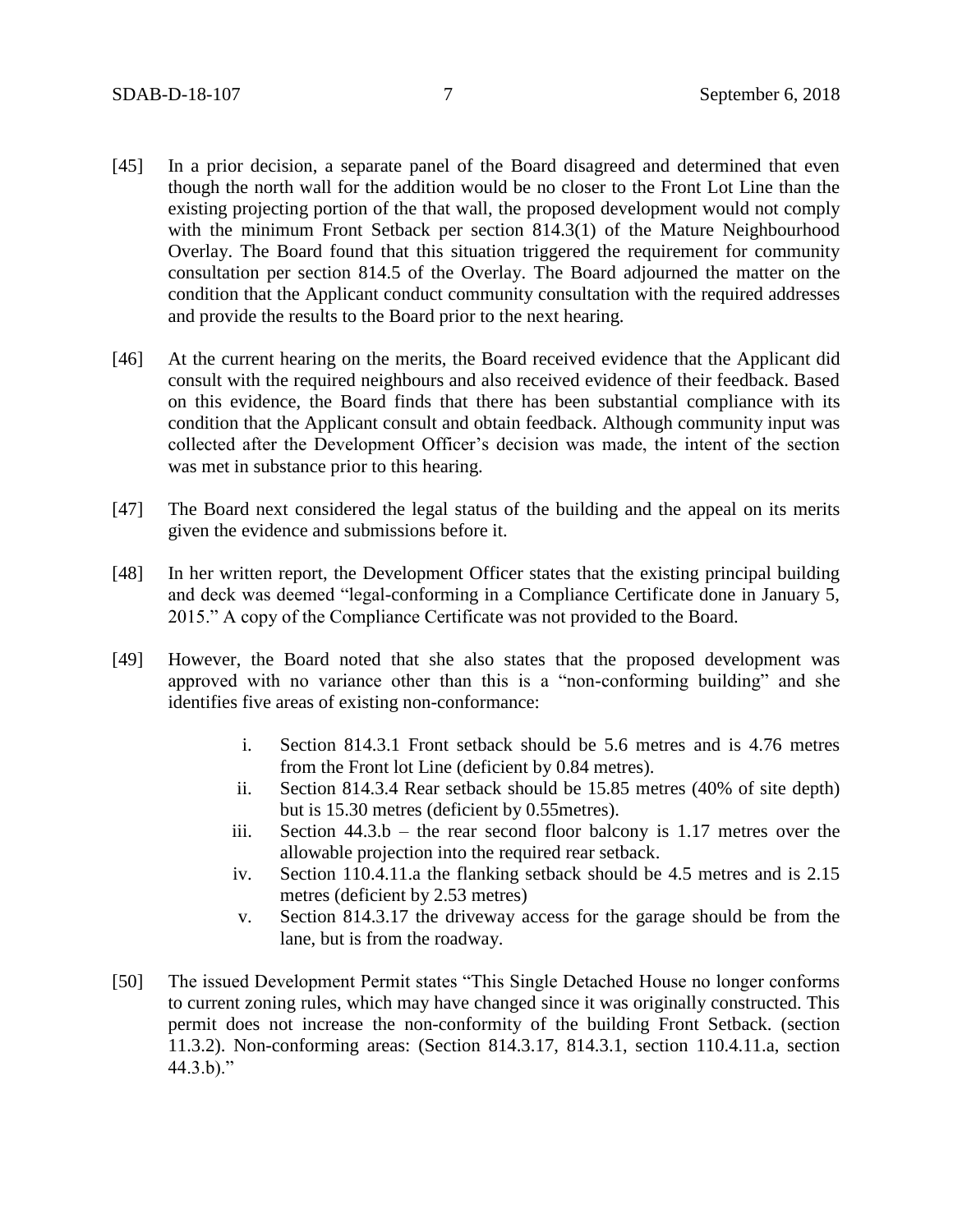- [51] During the hearing both the Appellants and the Applicant acknowledged that the house was non-conforming, meaning permits had been obtained at some point, but the building did not comply with all of the subsequent revisions to the *Bylaw*.
- [52] Therefore, the Board finds that the existing Single Detached House is a non-conforming building and subject to section 643(5) of the *Municipal Government Act* (the "Act") which provides:

643(5) A non-conforming building may continue to be used but the building may not be enlarged, added to, rebuilt or structurally altered except

- (a) to make it a conforming building,
- (b) for routine maintenance of the building, if the development authority considers it necessary, or
- (c) in accordance with a land use bylaw that provides minor variance powers to the development authority for the purposes of this section.
- [53] The authority referred to in section 643(5)(c) of the *Act* is found in section 11.3 of the *Edmonton Zoning Bylaw* under the heading "Variance to Regulations." Subsection (2) deals with non-conforming buildings and states:

(2) The Development Officer may approve, with or without conditions as a Class B Discretionary Development, an enlargement, alteration or addition to a non-conforming building if the non-conforming building complies with the Uses prescribed for that land in this Bylaw and the proposed development would not, in their opinion:

- a. unduly interfere with the amenities of the neighbourhood; or
- b. materially interfere with or affect the use, enjoyment or value of neighbouring properties.
- [54] The test in section 11.3(2) is comparable to the Board's test for variances under section 687(3) of the *Act* which provides the following direction for the Board:

In determining an appeal, the subdivision and development appeal board

(d) may make an order or decision or issue or confirm the issue of a development permit even though the proposed development does not comply with the land use bylaw if, in its opinion,

- (i) the proposed development would not
- (A) unduly interfere with the amenities of the neighbourhood, or

(B) materially interfere with or affect the use, enjoyment or value of neighbouring parcels of land,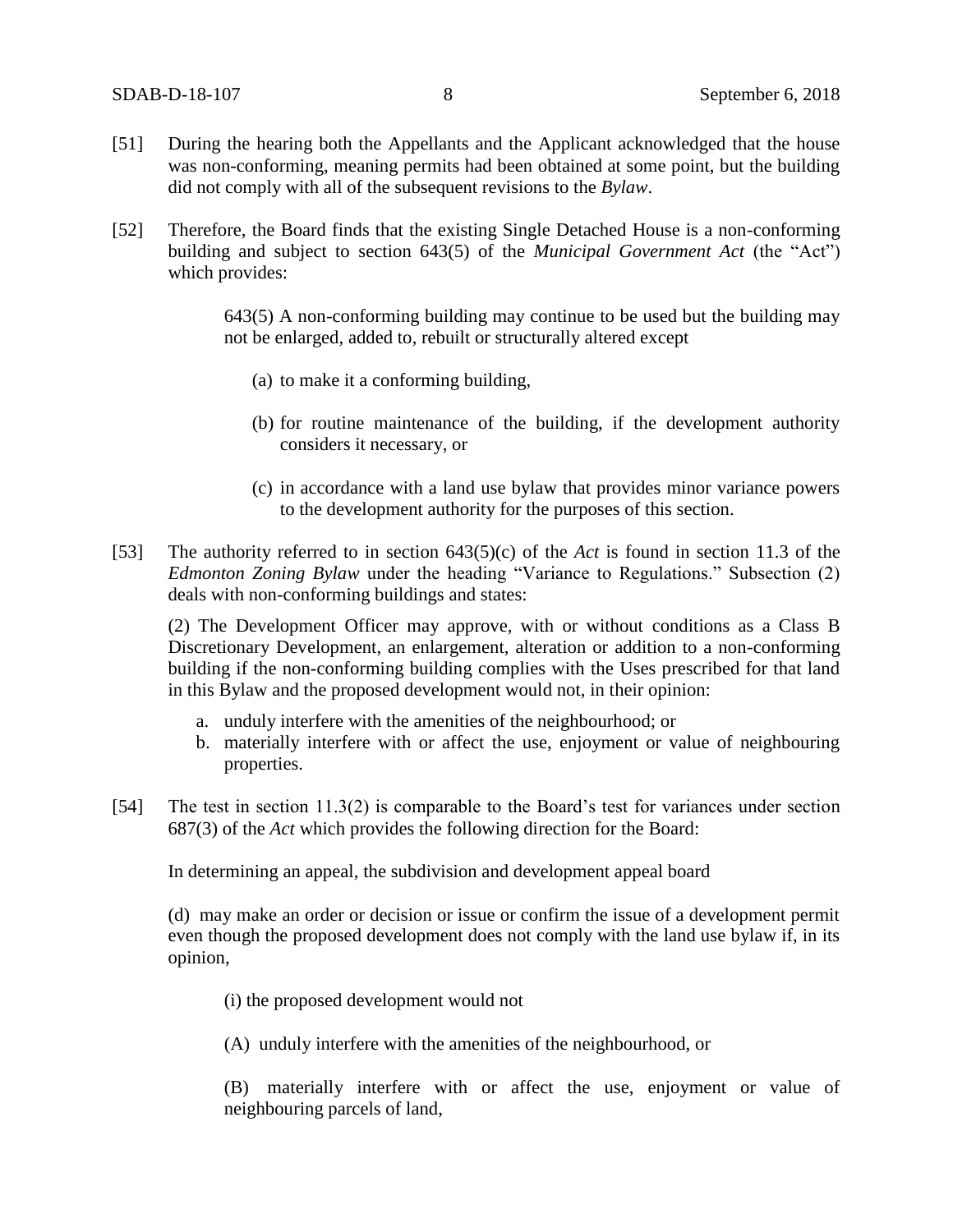and

(ii) the proposed development conforms with the use prescribed for that land or building in the land use bylaw.

- [55] The Board considered potential impacts on the neighbourhood amenities and the mixed results of canvassing submitted by the Applicant and the Appellants.
- [56] The Applicant submitted a community feedback form which showed he had left packages at twenty-five of the neighbour's homes within the notification radius. Most did not reply. He later followed up to try and speak with them. He spoke to five: one opposed redevelopments in principle, two approved of the proposed development and two said they would get back to him, but did not.
- [57] The Appellants provided five forms in support of their appeal signed by owners from five of the neighbouring properties. The comments from three echoed the Appellants' position that the development would negatively impact the Appellants' enjoyment of their property. No one raised any personal concerns or concerns about the neighbourhood amenities at large. One neighbour indicated that she had previously supported the development, but changed her mind upon being made aware that it would negatively impact the Appellants.
- [58] Based on this feedback, the fact that the proposed development aligns with the existing portion of the north wall closest to the Front Lot Line, and given that several mature evergreens screen the property which is cut off at a dead end of 104 Avenue and faces undeveloped land abutting Stony Plain Road, the Board agrees with the Development Officer and finds that the proposed development will not unduly interfere with the amenities of the neighbourhood.
- [59] Next the Board considered the specific impacts attributable to the proposed development upon the Appellants as owners of the property immediately east of the subject Site.
- [60] Apart from stating that "The development was approved with no variance other than this is a legal non-conforming Building" and citing both section 643(5)(c) of the *Act* and section 11.3.2 of the *Bylaw*, the Development Officer's report provides minimal insight concerning her reasoning with respect to the Appellants' property, other than to note the following:
	- i. The proposed Front Setback is to match the existing Front Setback and the variance is due to the setback of the Appellants' adjacent house on the flanking side.
	- ii. Windows on the side abutting the neighbour have been conditioned to be frosted.
	- iii. There also appear to be mature trees between the properties.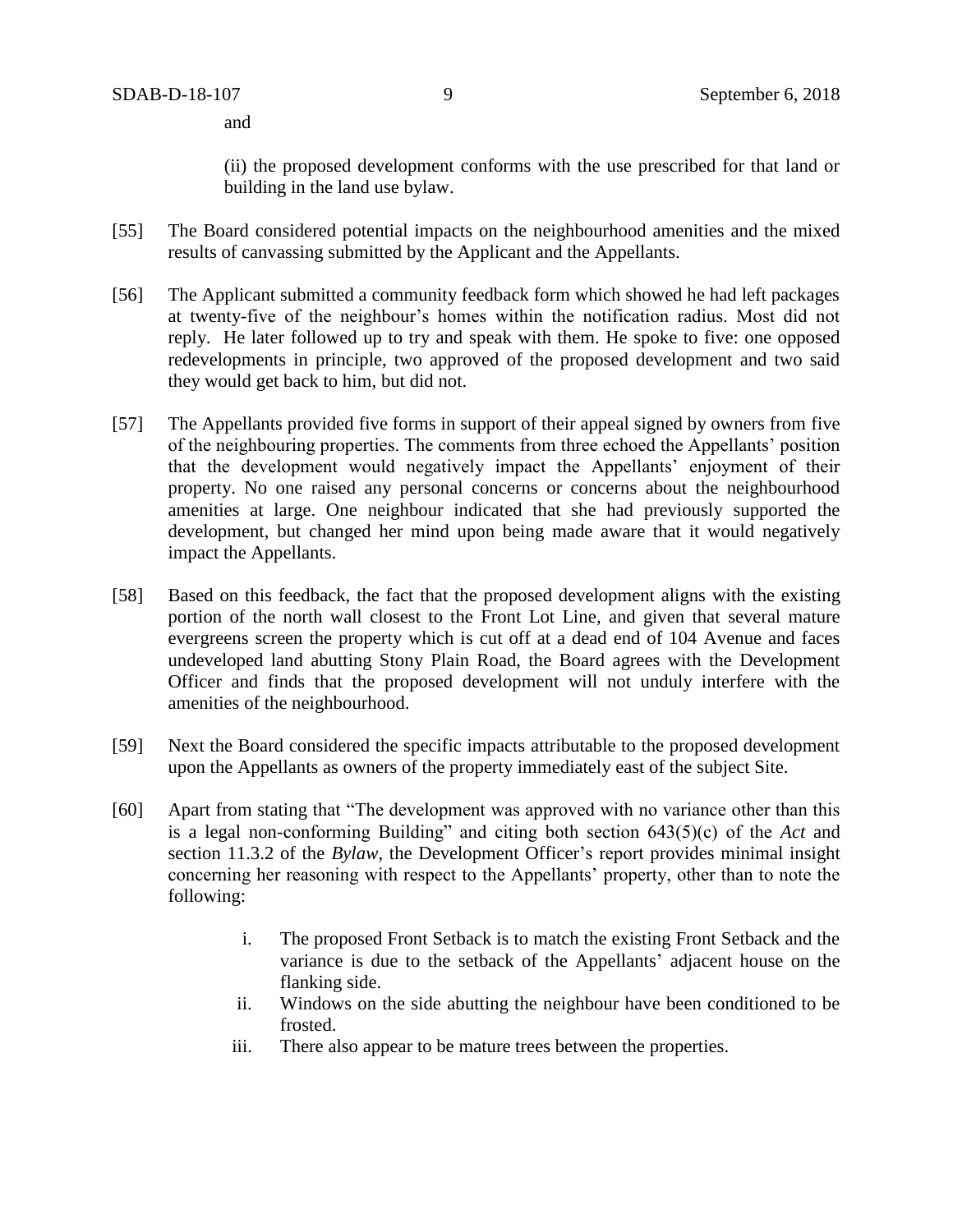- [61] The Appellants argued that although non-complying building status does not preclude all renovations, the proposed development should not be allowed because:
	- i. The building was non-complying when they moved in and while they must live with its current non-compliance, renovations should be limited to items listed in Section 643(5) a, b and c.
	- ii. Any two storey renovation which added to the north east portion of the building (whether or not the renovated portion required a variance) would have material adverse impacts on the use value and enjoyment of their property in three respects:
		- a. Massing: Additional massing created by a two storey building,1.5 metres from the property line would create a closed in tunnel feeling for them on their side yard patio.
		- b. Shadowing: The Appellants' main concern was sunshine. The Appellants believe the addition would eliminate direct sunshine into their side yard patio area and into the west windows of their living room during the summer evening hours before sunset. It would also limit overhead sunlight penetration through the day as the sun travels from east to west due to the second floor Height.
		- c. View: The proposed development would interfere with their view of surrounding landscape through the Applicant's front yard.
- [62] The Applicant (supported by his builder and architect) opined, without any supporting evidence, that the proposed development did not create a significant or material adverse impact for the Appellants because:
	- i. The area is already very shady due to extensive landscaping, including several existing mature evergreen trees on both properties which currently cast shadows on the Appellant's property through the day and at sunset.
	- ii. He disputed the location of the setting sun and the corner of the building relative to the living room windows suggested by the Appellants.
	- iii. He believed that the incremental difference attributable to moving the northeast corner of the building would only minimally affect light cast by the setting sun, if at all.
	- iv. He disputed the Appellants' estimate of the location of the setting sun in other seasons, arguing it would be still be seen in a portion of the living room windows.
	- v. He argued that the building was not determinative because he could legally plant another row of evergreens in his front yard which would effectively block more, if not all, of the rays of light from setting sun.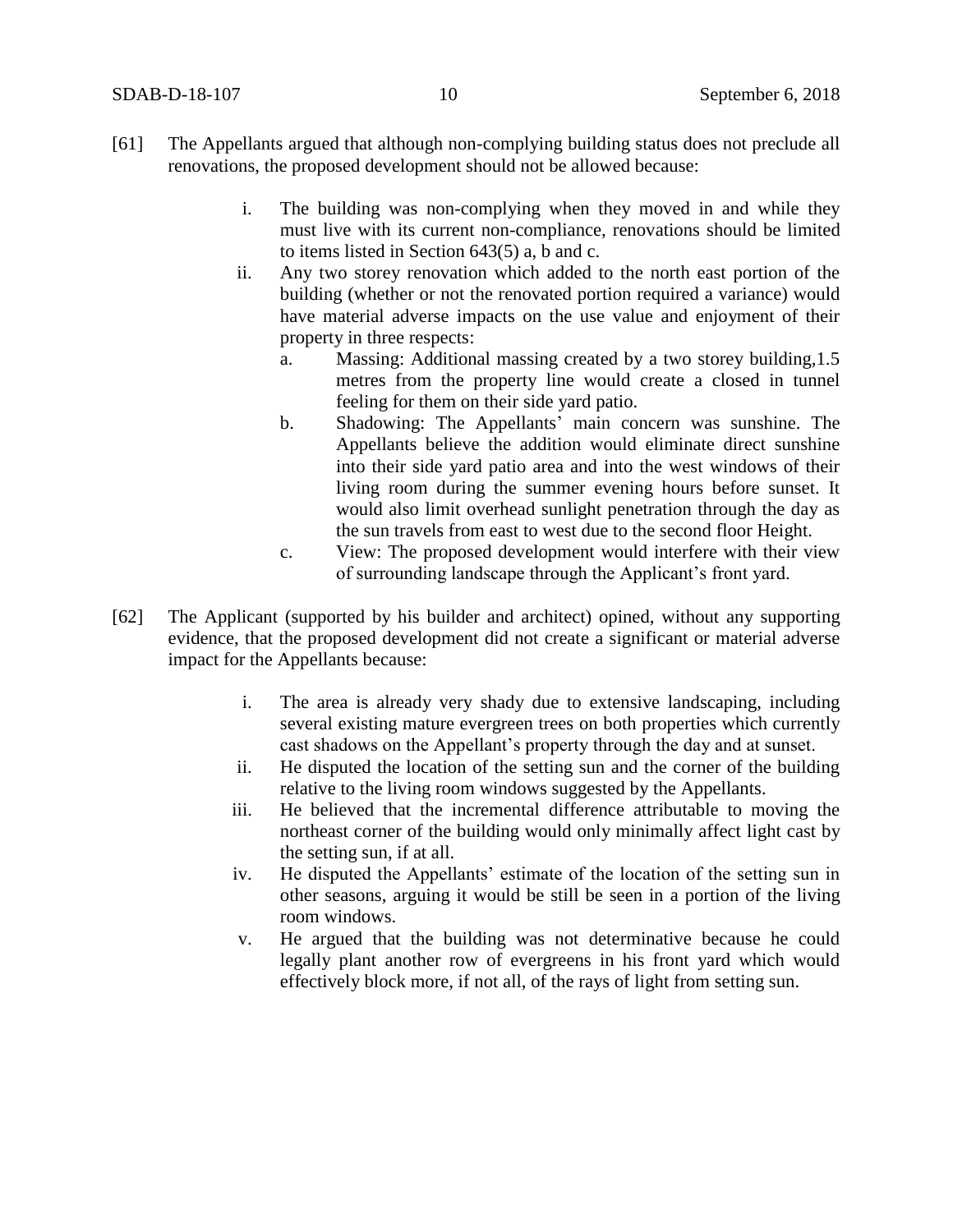- vi. He emphasized that the house is fully compliant with the interior Side Setback and Height requirements. He was legally entitled to build a fully compliant two storey house at the same Height and closer to the shared Side Lot Line which would also potentially block out the some of the sun light and would have substantially the same impact as proposed development.
- vii. The Building had been properly permitted at one time and there was no wrong doing.
- [63] Neither party provided a sun shadow study to support their assertions about the incremental loss of sunshine in the Appellants' rear and side yards through the day or about the loss of direct sunshine onto the patio and into the west windows of the Appellants' living room associated with moving the corner of the two storey building to the proposed location.
- [64] The Development Officer made no mention of sun shadowing during the day or just before sunset, but she mentions the existing mature trees in her written report after citing her variance power under section 11 of the *Bylaw*.
- [65] The only evidence before the Board concerning the loss of sunlight from the west near sunset was from photos taken from inside the Appellants' living room on July 17, 2018 between 8:00 p.m. and 9:00 p.m. The photos show the sun (behind the intervening branches of the Applicant's and the Appellants' mature evergreens) setting close to the current northeast corner of the subject house. The Appellants did not have evidence to show the location of the sun relative to the existing or proposed corners when it would set further south along the horizon in the other months. They stated that during winter months, the sun would set much earlier when they were typically at work and therefore would have less potential impact regardless of the proposed development.
- [66] The Board considered the opinions of the parties, reviewed the photographs and found several factors limit the potential adverse sun shadowing impacts:
	- i. All sunlight from the setting sun in the west is heavily filtered by the many existing mature evergreens on both properties which shade the Appellant's property.
	- ii. The Applicant could add landscaping in his front yard which could further reduce or block out sunlight from the west.
	- iii. There is a solid wood fence with an additional lattice portion along the shared Side Lot Line. This fence adds privacy and partially blocks the subject building from sight. This solid fence casts shade on the patio area in the photos. It blocks sunlight from the setting sun to the west and would shadow anyone sitting in the chairs as shown on the patio area regardless of the existence of the proposed development.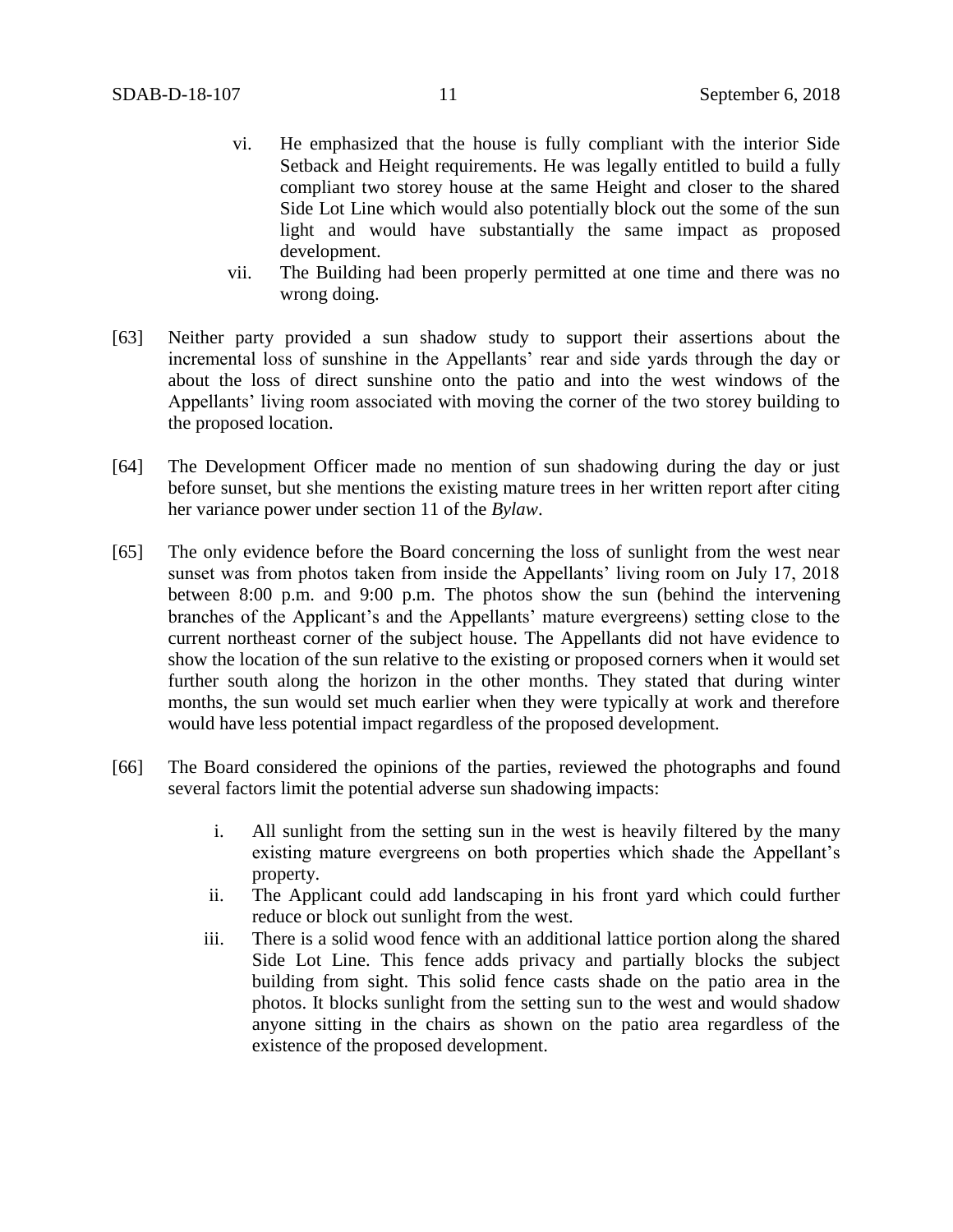- iv. There is an abundance of mature vegetation along the Side Lot Line between the two properties through to the Appellants' rear garage. This existing landscaping heavily screens portions of the Applicants' house, breaks up the massing and also significantly decreases sunlight penetration for the Appellants through the day as the sun passes overhead. While many trees are deciduous and leafed out in the photos, a number of the mature trees are coniferous.
- [67] The Board also considered the Applicant's arguments about the locations of the existing Building and the proposed development as compared to current Height and Setback development regulations.
- [68] According to the stamped Plot Plan, the northeast corner of the proposed development will be 4.77 metres from the Front Lot Line and 1.5 metres from the Side Lot Line. Under the current *Bylaw* regulations, a fully compliant house of the same Height could be located up to 1.2 metres from the Side Lot Line and 5.6 metres from the Front Lot Line. In other words, a fully compliant two-storey building could be located of right 0.83 metres further south than what is proposed and 0.30 metres further east, closer to the Side Lot Line than what is proposed. The Board took note that the Front Setback variance increases massing and sun shadowing, but that this incremental impact will also be offset or mitigated to some degree by the excess in Side Setback over the allowable minimum. However, the Board received no evidence about the relative incremental shading impacts attributable to these factors.
- [69] The Appellants also argued to a lesser extent that their view would be impeded. Board notes that views *per se* are not protected in the *Bylaw* and in this case it did not consider loss of a view into their neighbour's property and beyond to Stony Plan Road (a major road way and location for the future LRT line) to be a form of loss of use, value or enjoyment for the Appellants within the meaning of that phrase in the *Bylaw* or the *Act*.
- [70] Finally, although the Appellants did not mention oversight or loss of privacy as a concern, the Board finds that existing mature landscaping also reduces these impacts. Further, the Development Officer added a condition requiring frosting on the two windows that will face the Appellants' property.
- [71] After weighing the opposing opinions and the limited photographic evidence before it, the Board concurs with the Development Officer's conclusion and finds that the proposed development, which will make the walls flush along the north and east elevations, will not create a material adverse impact with respect to privacy, massing or sun shadowing for neighbouring properties.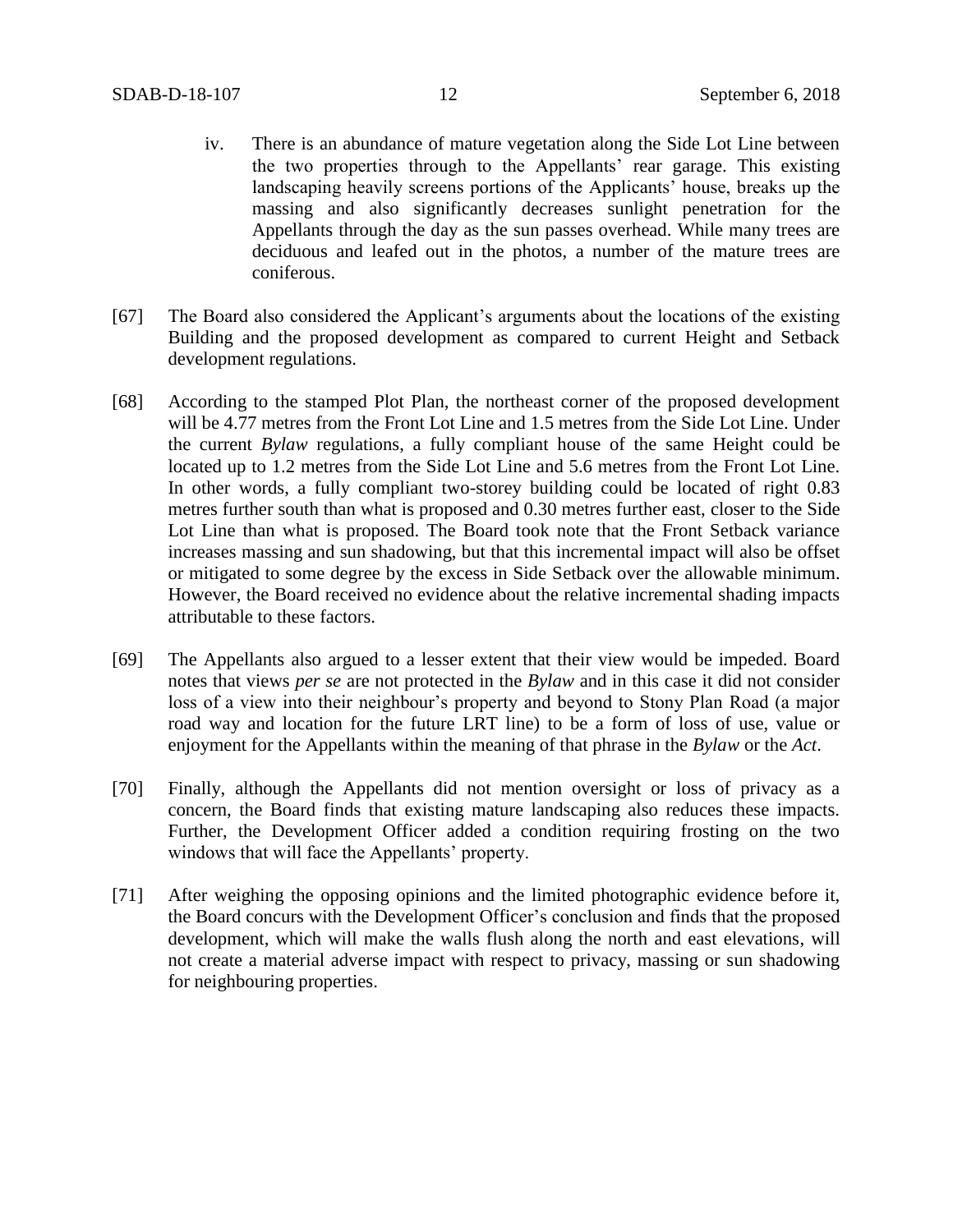[72] The existing building is non-conforming, however for the reasons above the Board affirms the decision of the Development Officer and is satisfied that the Development Permit may be granted in compliance with section 643(5)(c) of the *Act*. The Board finds that the proposed development will not unduly interfere with the amenities of the neighbourhood nor materially interfere with or affect the use, enjoyment or value of neighbouring parcels of land.

> Ms. K. Cherniawsky, Presiding Officer Subdivision and Development Appeal Board

Board Members in Attendance: Mr. V. Laberge; Ms. L. Delfs; Ms. L. Gibson

CC:

City of Edmonton, Development & Zoning Services, Attn: Ms. Watts / Mr. Wen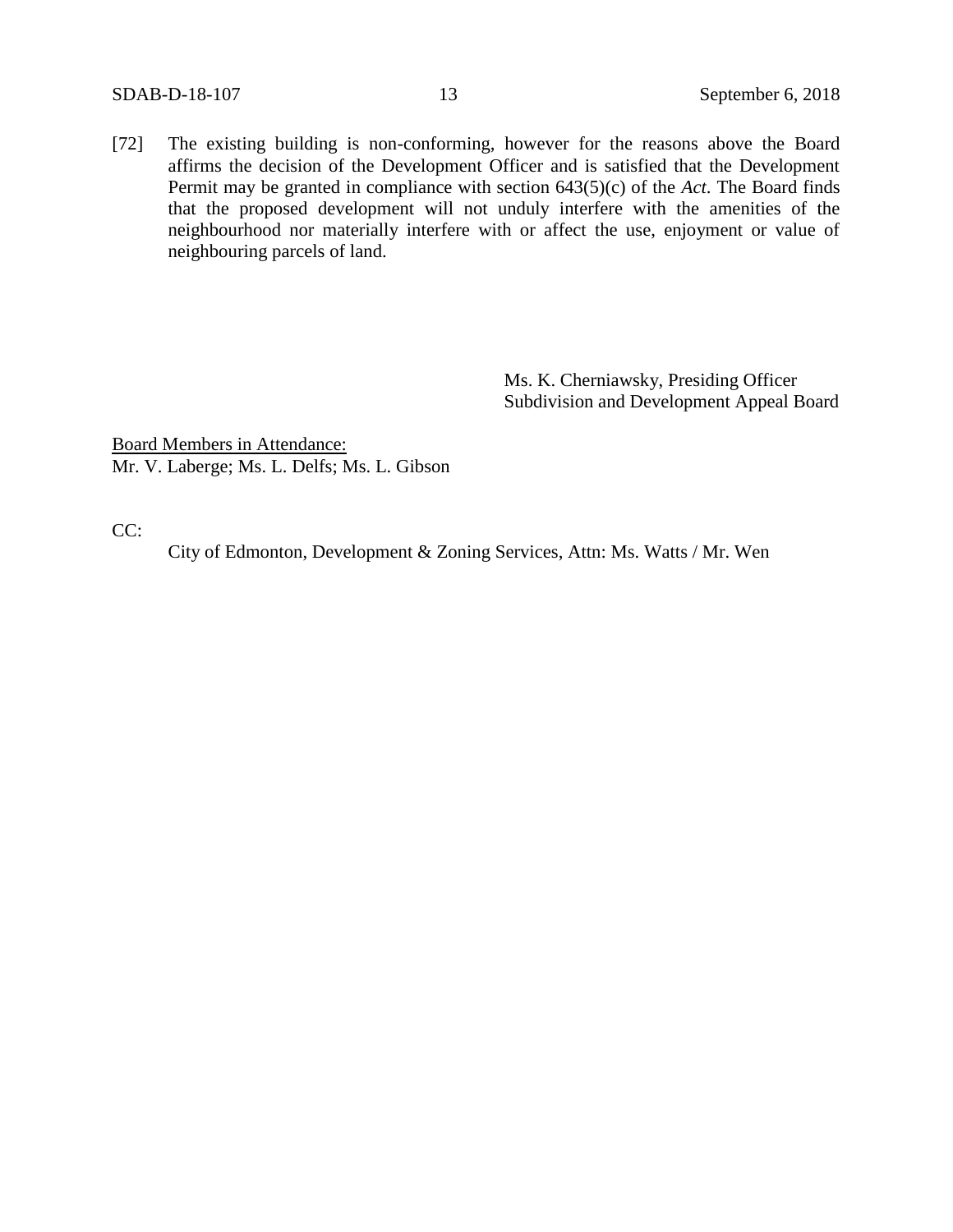### **Important Information for the Applicant/Appellant**

- 1. This is not a Building Permit. A Building Permit must be obtained separately from Development & Zoning Services, located on the 2nd Floor, Edmonton Tower, 10111 – 104 Avenue NW, Edmonton, AB T5J 0J4.
- 2. Obtaining a Development Permit does not relieve you from complying with:
	- a) the requirements of the *Edmonton Zoning Bylaw*, insofar as those requirements have not been relaxed or varied by a decision of the Subdivision and Development Appeal Board,
	- b) the requirements of the *Alberta Safety Codes Act*,
	- c) the *Alberta Regulation 204/207 – Safety Codes Act – Permit Regulation*,
	- d) the requirements of any other appropriate federal, provincial or municipal legislation,
	- e) the conditions of any caveat, covenant, easement or other instrument affecting a building or land.
- 3. When an application for a Development Permit has been approved by the Subdivision and Development Appeal Board, it shall not be valid unless and until any conditions of approval, save those of a continuing nature, have been fulfilled.
- 4. A Development Permit will expire in accordance to the provisions of Section 22 of the *Edmonton Zoning Bylaw, Bylaw 12800*, as amended.
- 5. This decision may be appealed to the Alberta Court of Appeal on a question of law or jurisdiction under Section 688 of the *Municipal Government Act*, RSA 2000, c M-26. If the Subdivision and Development Appeal Board is served with notice of an application for leave to appeal its decision, such notice shall operate to suspend the Development Permit.
- 6. When a decision on a Development Permit application has been rendered by the Subdivision and Development Appeal Board, the enforcement of that decision is carried out by Development & Zoning Services, located on the 2nd Floor, Edmonton Tower, 10111 – 104 Avenue NW, Edmonton, AB T5J 0J4.

*NOTE: The City of Edmonton does not conduct independent environmental checks of land within the City. If you are concerned about the stability of this property for any purpose, you should conduct your own tests and reviews. The City of Edmonton, when issuing a development permit, makes no representations and offers no warranties as to the suitability of the property for any purpose or as to the presence or absence of any environmental contaminants on the property.*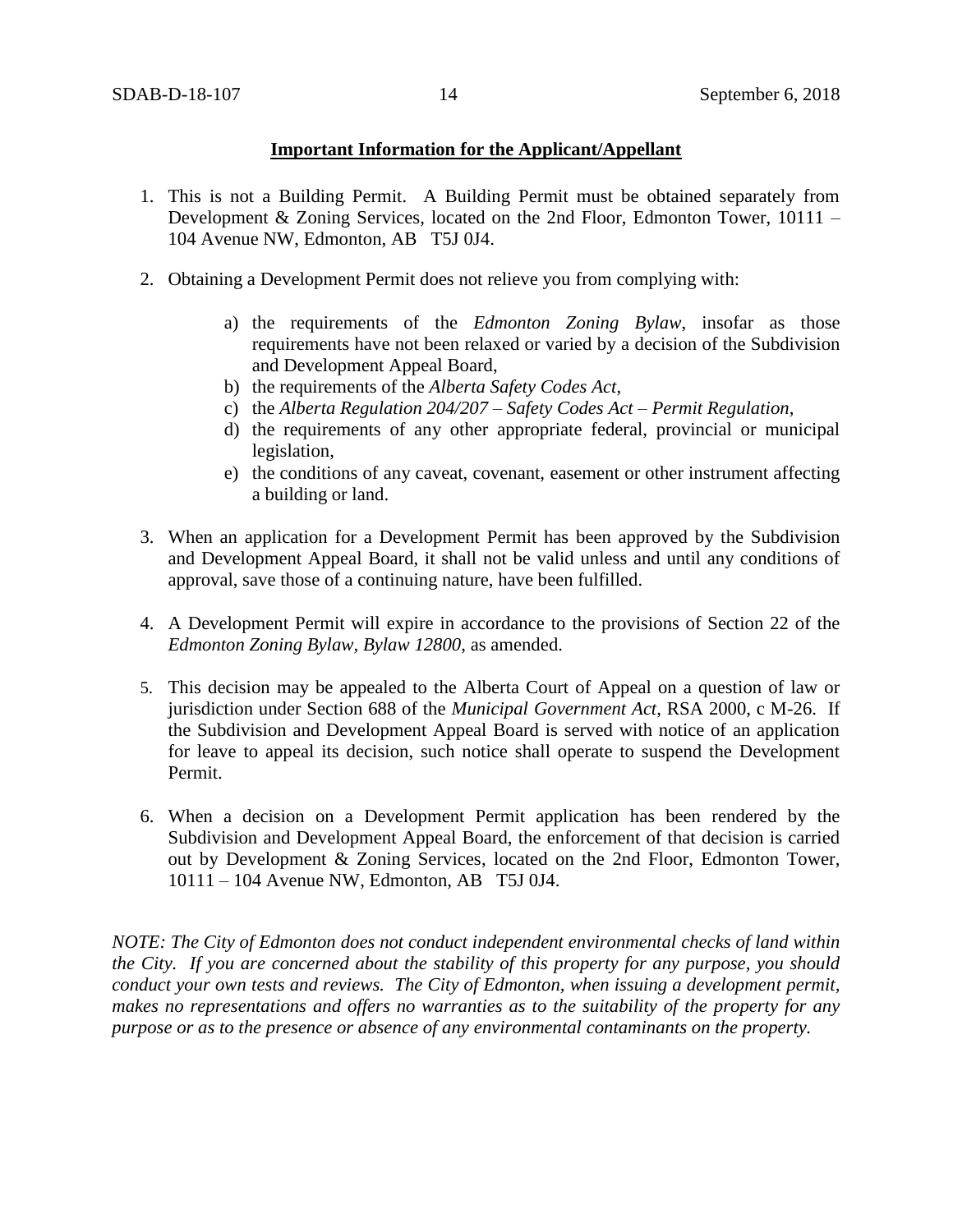

Date: September 6, 2018 Project Number: 278856632-001 File Number: SDAB-D-18-124

# **Notice of Decision**

[1] On August 22, 2018, the Subdivision and Development Appeal Board (the "Board") heard an appeal that was filed on **July 30, 2018**. The appeal concerned the decision of the Development Authority, issued on July 30, 2018, to refuse the following development:

> **Construct a Single Detached House with veranda, attached Garage, rear uncovered deck, Basement development (NOT to be used as an additional Dwelling), and to demolish a Single Detached House.**

- [2] The subject property is on Plan 6773MC Blk 16 Lot 5, located at 12203 Aspen Drive West NW, within the RF1 Single Detached Residential Zone. The Mature Neighbourhood Overlay applies to the subject property.
- [3] The following documents were received prior to the hearing and form part of the record:
	- Copy of the Development Permit application with attachments, proposed plans, and the refused Development Permit;
	- The Development Officer's written submissions; and
	- The Appellant's written submissions.
- [4] The following exhibits were presented during the hearing and form part of the record:
	- $\bullet$  Exhibit A Rendering of the proposed house, submitted by the Appellant.
	- Exhibit  $B Google$  street view map.

## **Preliminary Matters**

[5] At the outset of the appeal hearing, the Presiding Officer confirmed with the parties in attendance that there was no opposition to the composition of the panel.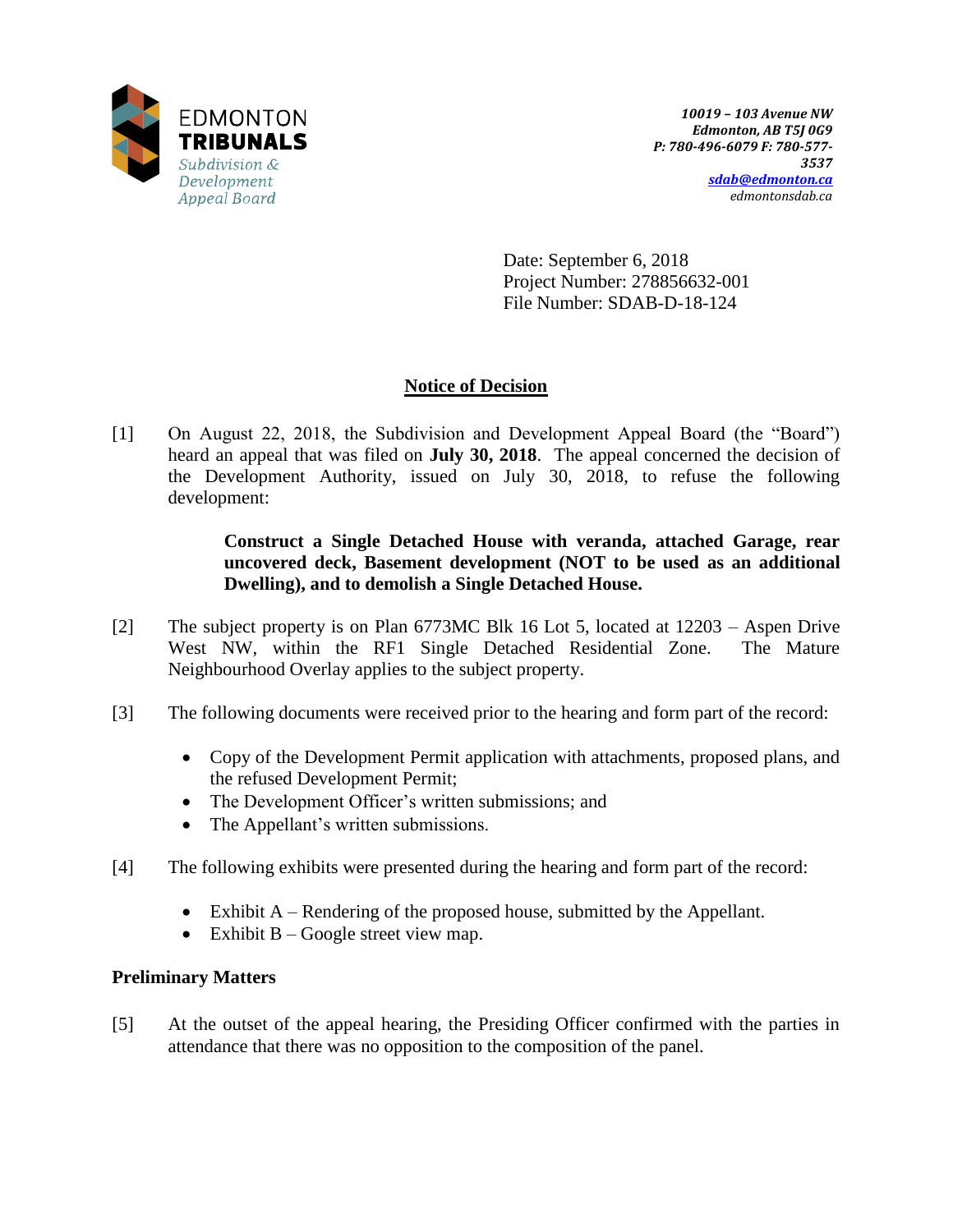- [6] The Presiding Officer outlined how the hearing would be conducted, including the order of appearance of parties, and no opposition was noted.
- [7] The appeal was filed on time, in accordance with Section 686 of the *Municipal Government Act*, RSA 2000, c M-26 (the "*Municipal Government Act").*

#### **Summary of Hearing**

- *i) Position of Ms. Olafson, representing the Appellant, Poetry Homes Ltd., who was accompanied by Dr. Chan and Ms. Cheung, the property owners*
- [8] Dr. Chan and Ms. Cheung want to build the house to accommodate their family and their wheelchair bound mother who they take care of.
- [9] They chose to build in this area as it is close to schools and the Hospitals where Dr. Chan works.
- [10] The orientation and design of the house was done to accommodate a wheelchair.
- [11] Ms. Cheung's mother will be limited to the main floor where she will have the view of the park across the street.
- [12] The three car garage will allow them easy access for the wheelchair when loading their vehicles.
- [13] She referred to the Floor Plan showing the garage ramp and location of the room that is accessible for the wheelchair.

The Presiding Officer asked Ms. Olafson to address the requested variances for the proposed development.

- [14] She referred to the notification map outlining all of the houses on the block face that have front attached garages and triple garages.
- [15] They spoke to the most adjacent neighbours prior to purchasing the lot and informed them what they would like to build and reviewed the plans with them.
- [16] All of the neighbours they spoke to are in support of the proposed development.
- [17] The three car garage will be located on the side street and will face a fence rather than the neighbour's yard. That neighbour was in support of the development.
- [18] She referred to the Plot Plan and stated that there is an electrical post on the rear yard which will be an issue if the garage is detached.
- [19] The location of the garage will have no impact on traffic accessing the lane.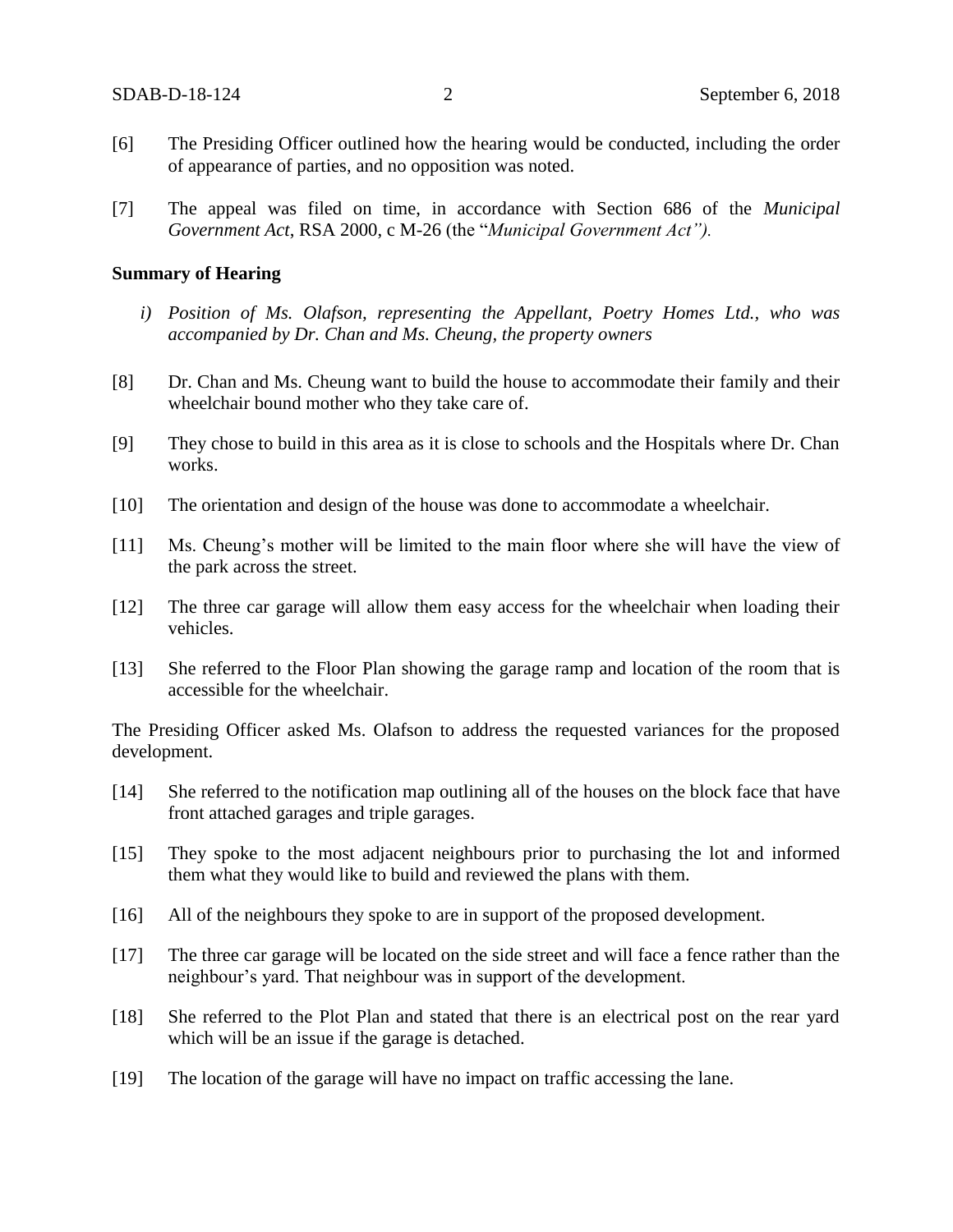- [20] The proposed development is characteristic of the neighbourhood.
- [21] The house they currently live in is not suitable for wheelchair access. The design of the house is important for them to look after Ms. Cheung's wheelchair bound mother.
- [22] The triple attached garage will allow them additional room to get into their vehicles with the wheelchair ramp.
- [23] Ms. Cheung's mother will be confined to the main floor of the dwelling. The garage is proposed on the side of the house to maintain the green space in the front of the property and maintain the view of the park across the street.
- [24] Dr. Chan works at the University of Alberta Hospital and the Grey Nuns Hospital. Both are in close proximity to the subject Site which is important when he is on call.
- [25] Ms. Olafson stated that the back deck has also been designed to accommodate a wheelchair, table and chairs at ground level. The location of the deck will still allow for sufficient amenity space in the rear yard.
- [26] Ms. Olafson, Mr. Chan, and Ms. Cheung provided the following information in response to questions by the Board:
	- a. There is no grass or boulevard in front of their property along the flanking roadway, 122 Street.
	- b. They could not confirm how many front attached garages there were further down 122 Street.
	- c. They intend to maintain as many of the existing mature trees on the property as possible.
	- d. The existing house that will be demolished has a front attached garage.
	- e. The interior adjacent lot has a front attached garage that is accessible from Aspen Drive.
	- f. They purchased the lot with the intent of Ms. Cheung's mother moving in to their home.
	- g. They did not find any other properties in the area that would be suitable for their needs and that can accommodate a triple attached garage.
	- h. The rear deck is approximately 10 feet into the rear yard. She agreed that the deck looks higher due to the grade of the property.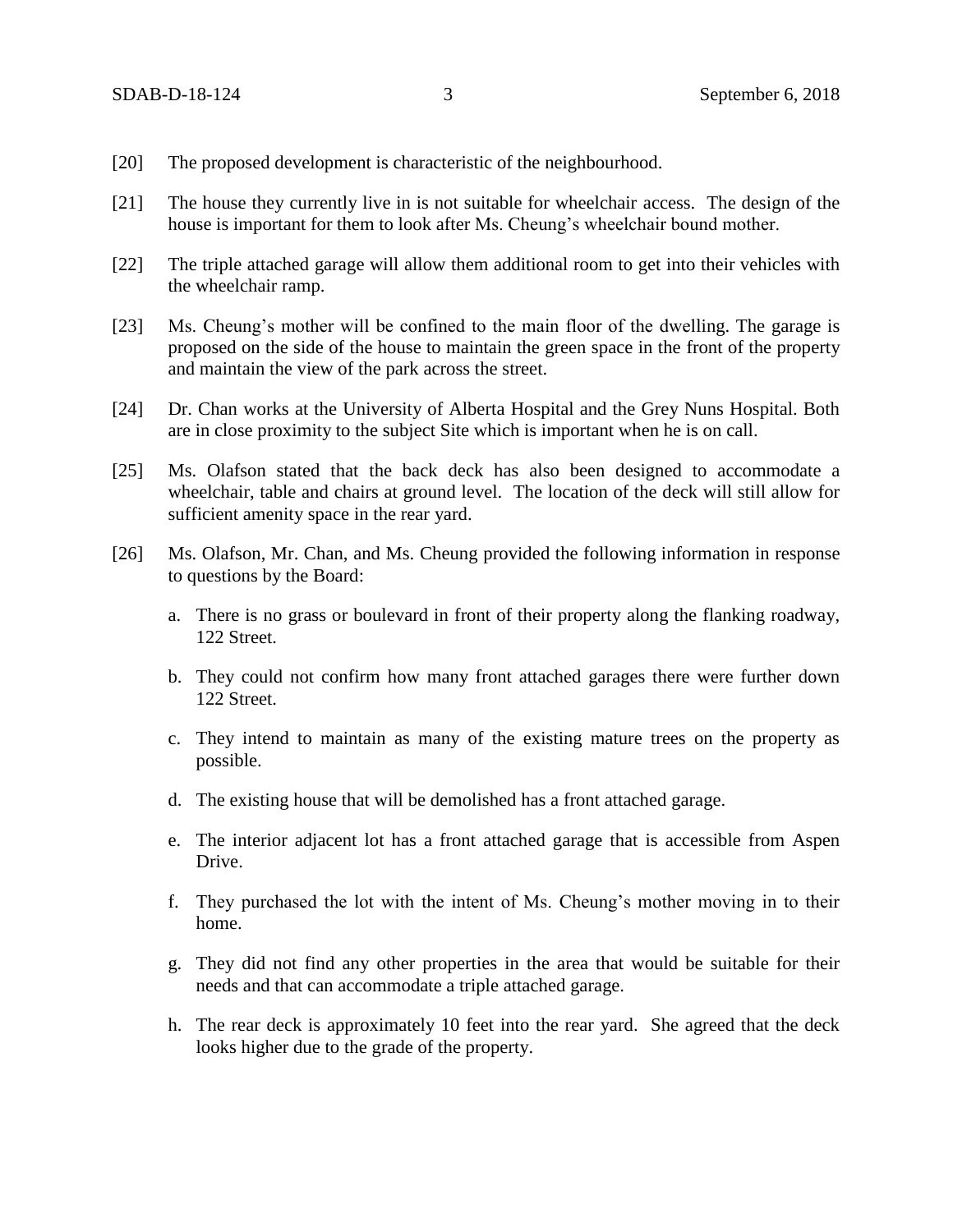- i. To the extent that backing out of a front attached garage creates potential pedestrian safety issues, they believe that backing onto Aspen Drive would be more of a safety concern as there is more pedestrian traffic on that roadway than the flanking roadway.
- j. They could not confirm if the power pole located at approximately the middle of their rear lot line is also anchored by wires into the ground. They confirmed that there are power pole guidewires across the rear lane. The pole is hard to see in the Google Street view (Exhibit A), but it does not appear to have a guidewire.
- k. They are agreeable to the conditions suggested by the Development Officer.
- l. They will be adding landscaping and planting additional trees on the property as needed.
- *ii) Position of the Development Officer, Mr. Robinson*
- [27] The Development Authority did not appear at the hearing and the Board relied on Mr. Robinson's written submission.

### **Decision**

- [28] The appeal is ALLOWED and the decision of the Development Authority is REVOKED. The development is GRANTED as applied for to the Development Authority, subject to the following CONDITIONS as proposed by the Development Authority and reviewed by the Applicants:
	- 1. The development shall be constructed in accordance with the stamped and approved drawings.
	- 2. The Height of the principal building shall not exceed 8.9 metres (Reference Sections 6.1(49) and 52).
	- 3. Platform Structures greater than 1.0 metres above Grade shall provide Privacy Screening to prevent visual intrusion into adjacent properties. (Reference Section 814.3(9))
	- 4. The proposed Basement development(s) shall NOT be used as an additional Dwelling. Proposed wet bar shall only be used by the household which uses the principal kitchen on the main floor. A Secondary Suite shall require a new development permit application.
	- 5. The area hard surfaced for a Driveway shall comply with Section 54.6.
	- 6. Except for the hard surfacing of Driveways and/or Parking Areas approved on the site plan for this application, the remainder of the site shall be landscaped in accordance with the regulations set out in Section 55.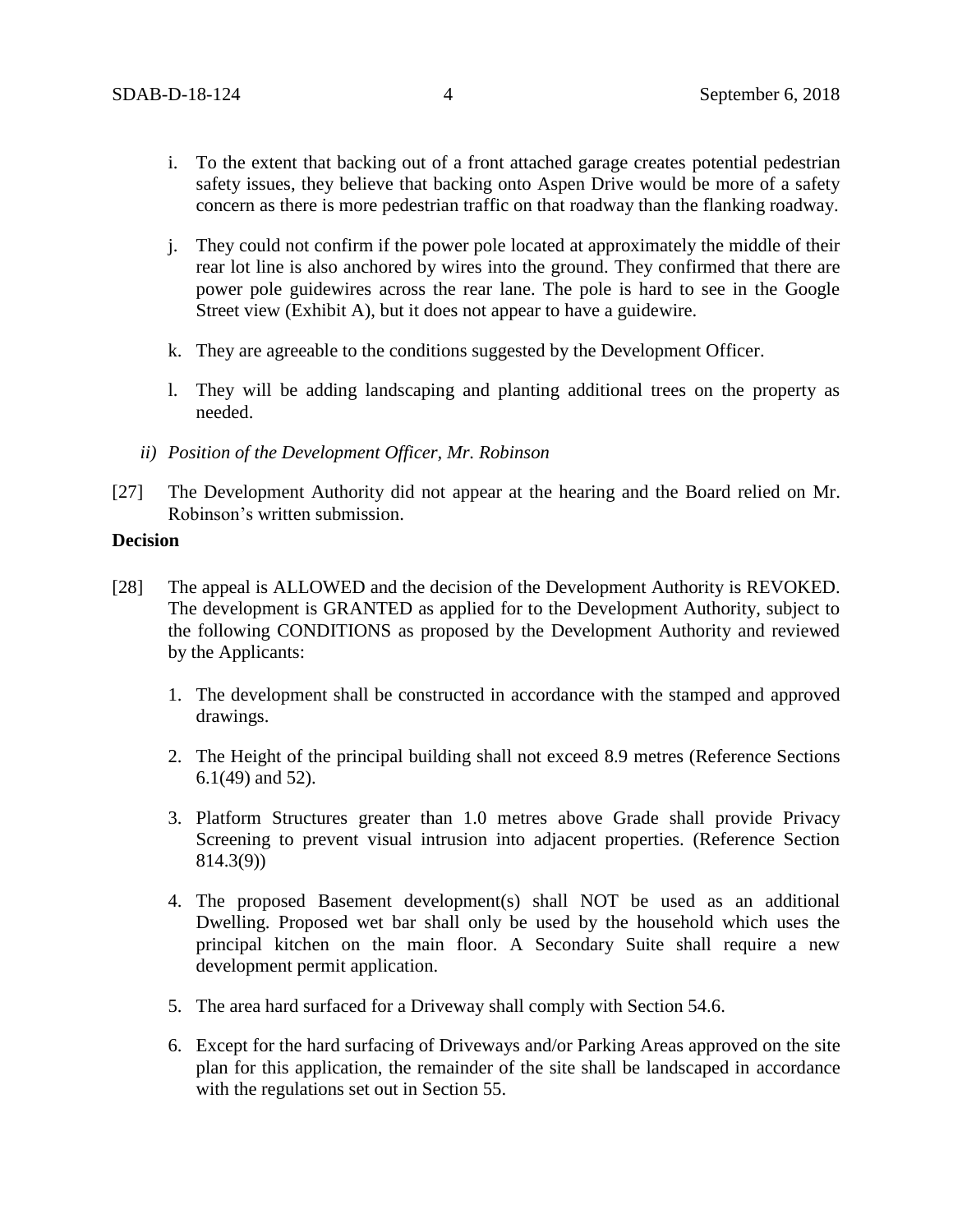- 7. Landscaping shall be provided on a Site within 18 months of the occupancy of the Single Detached House. Trees and shrubs shall be maintained on a Site for a minimum of 42 months after the occupancy of the Single Detached House (Reference Section 55.2.1).
- 8. Two deciduous tree with a minimum Caliper of 50 mm, two coniferous tree with a minimum Height of 2.5 m and eight shrubs shall be provided on the property. Deciduous shrubs shall have a minimum Height of 300 mm and coniferous shrubs shall have a minimum spread of 450 mm (Reference Section 55.2.1).
- 9. The requirement to provide trees and shrubs may be satisfied either through planting new or preserving existing trees and shrubs (Reference Section 55.6.2)
- 10. All Yards visible from a public roadway, other than a Lane, shall be seeded or sodded. Seeding or sodding may be substituted with alternate forms of ground cover, including hard decorative pavers, washed rock, shale or similar treatments, perennials, or artificial turf, provided that all areas of exposed earth are designed as either flower beds or cultivated gardens (Reference Section 55.2.1).
- 11. All access locations and curb crossings shall have the approval of City of Edmonton, Sustainable Development, Attn: Transportation prior to the start of construction (Reference Section 53(1)). PRIOR TO THE RELEASE OF DRAWINGS FOR BUILDING PERMIT REVIEW, the applicant or property owner shall pay a Curb Crossing Permit application fee of \$50.00.

#### ADVISEMENTS:

- i. Lot grades must comply with the Edmonton Drainage Bylaw 16200. Contact Drainage Planning and Engineering at 780-496-5576 or lot.grading@edmonton.ca for lot grading inspection inquiries.
- ii. Any future deck development greater than 0.6 metres (2 feet) in height will require development and building permit approvals.
- iii. Any future deck enclosure or cover requires a separate development and building permit approval.
- iv. The driveway access must maintain a minimum clearance of 1.5 metres from all surface utilities.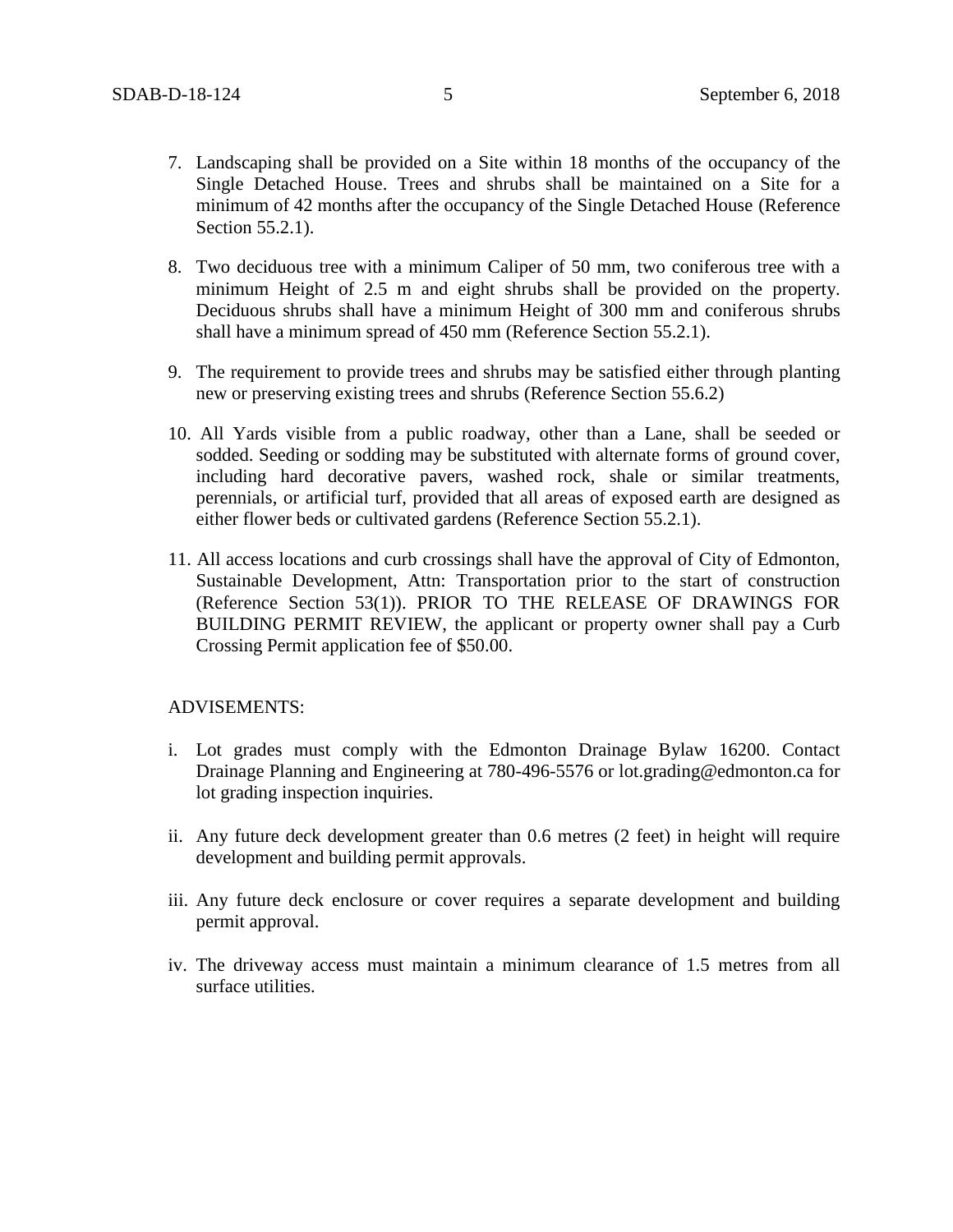v. Any hoarding or construction taking place on road right-of-way requires an OSCAM (On-Street Construction and Maintenance) permit. It should be noted that the hoarding must not damage boulevard trees. The owner or Prime Contractor must apply for an OSCAM online at:

https://www.edmonton.ca/business\_economy/licences\_permits/oscam-permitrequest. aspx

- vi. An approved Development Permit means that the proposed development has been reviewed against the provisions of this bylaw. It does not remove obligations to conform with other legislation, bylaws or land title instruments including, but not limited to, the *Municipal Government Act*, the *Safety Codes Act* or any caveats, restrictive covenants or easements that might be attached to the Site.
- vii. Unless otherwise stated, all above references to "section numbers" refer to the authority under the *Edmonton Zoning Bylaw 12800*.
- [29] In granting the development, the following variances to the *Edmonton Zoning Bylaw* are allowed:
	- 1. The Driveway access requirement per section 814.3(17) is waived.
	- 2. The Garage width requirement per section 814.3(18) is waived.
	- 3. The projection requirement per Section 44.3 is varied to permit the deck to be located 12.6 metres from the rear lot line rather than the required14.13 metres.

#### **Reasons for Decision**

- [30] A Single Detached House is a Permitted Use in the RF1 Single Detached Residential Zone.
- [31] The Board finds that there has been substantial compliance with the community consultation required pursuant to section 814.5 based on the Development Officer's written report and the Applicant's oral submissions.
- [32] The Board grants a variance to allow vehicular access off of 122 Street despite the existence of a lane, and a variance in garage width to accommodate a triple garage for the following reasons:
	- a. No negative responses were received from the community consultation. To the contrary, two of the most directly affected neighbors (including the neighbor directly across the flanking street who will have the most direct view of the garage) provided strong support.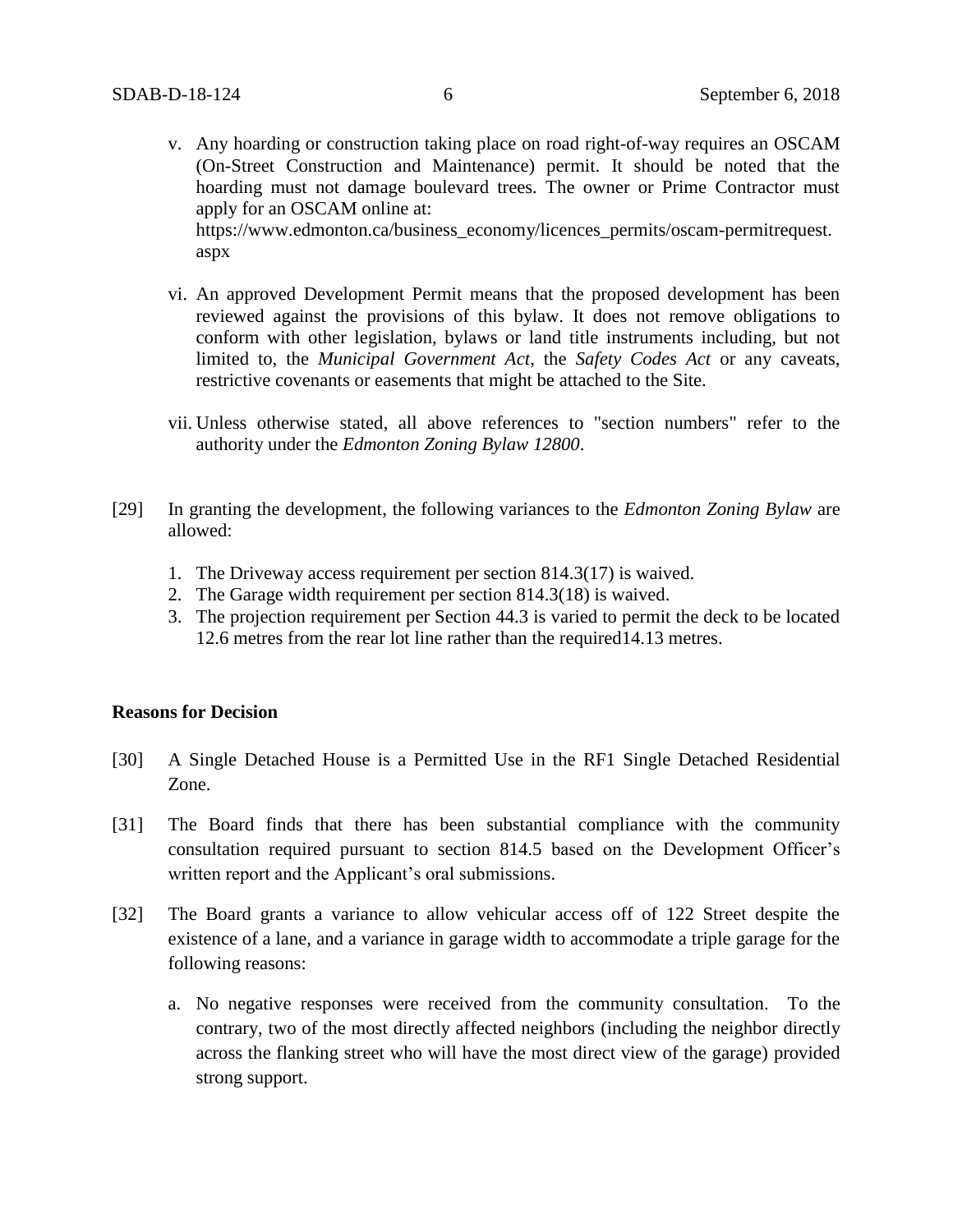- b. The particular development regulations at issue with respect to the garage and its driveway speak to what types of the development are characteristic of the area. In this case, the Board received evidence that attached garages with vehicular street access from a public roadway are very characteristic in this particular mature neigbhourhood and predominant along Aspen Drive West. Over 30 properties in the immediate area have front attached garages. Further, four of these nearby properties provide direct street access to accommodate triple attached garages.
- c. Further, the Appellants have taken great care in the design to add articulation, features of interest and varied types of materials to mitigate the visual impact of the garage viewed from the flanking street.
- d. The Board also considered the fact that while there is a lane, there is also a power pole close to the midpoint of the rear lot line of the subject Site which the Board has heard creates practical difficulties in accommodating access and constructing a detached rear triple garage.
- e. The Appellants proposed plan provides for access off of 122 street rather than Aspen Drive West. In choosing this design, they took into account that more pedestrians travel along Aspen Drive West and less along 122 street. As demonstrated by the notification map, 122 Street is a subsidiary street designed to access fewer properties.
- f. The subject lot is quite large and a substantial amount of greenspace remains available on the property. Also, significant landscaping is to occur as part of the proposed development as noted in the conditions.
- g. The Board also considered the circumstances along the flanking roadway. Sightlines are not mentioned by the Development Officer. The submitted photos demonstrate that there are no trees in the road right of way and the garage is set back a significant distance from side lot line and the lane. Therefore, there are no concerns regarding sightlines to the lane.
- [33] The Board allows a variance authorizing the deck to project into required setback for the following reasons:
	- a. Given the existing mature vegetation in the rear yard of the subject site and throughout the immediate area, the Board finds that no negative impacts can be attributed to this variance for the adjacent neighbours to the rear across the lane, or to either side. This conclusion is supported by the most affected neighbor on the interior side lot line who supported the development.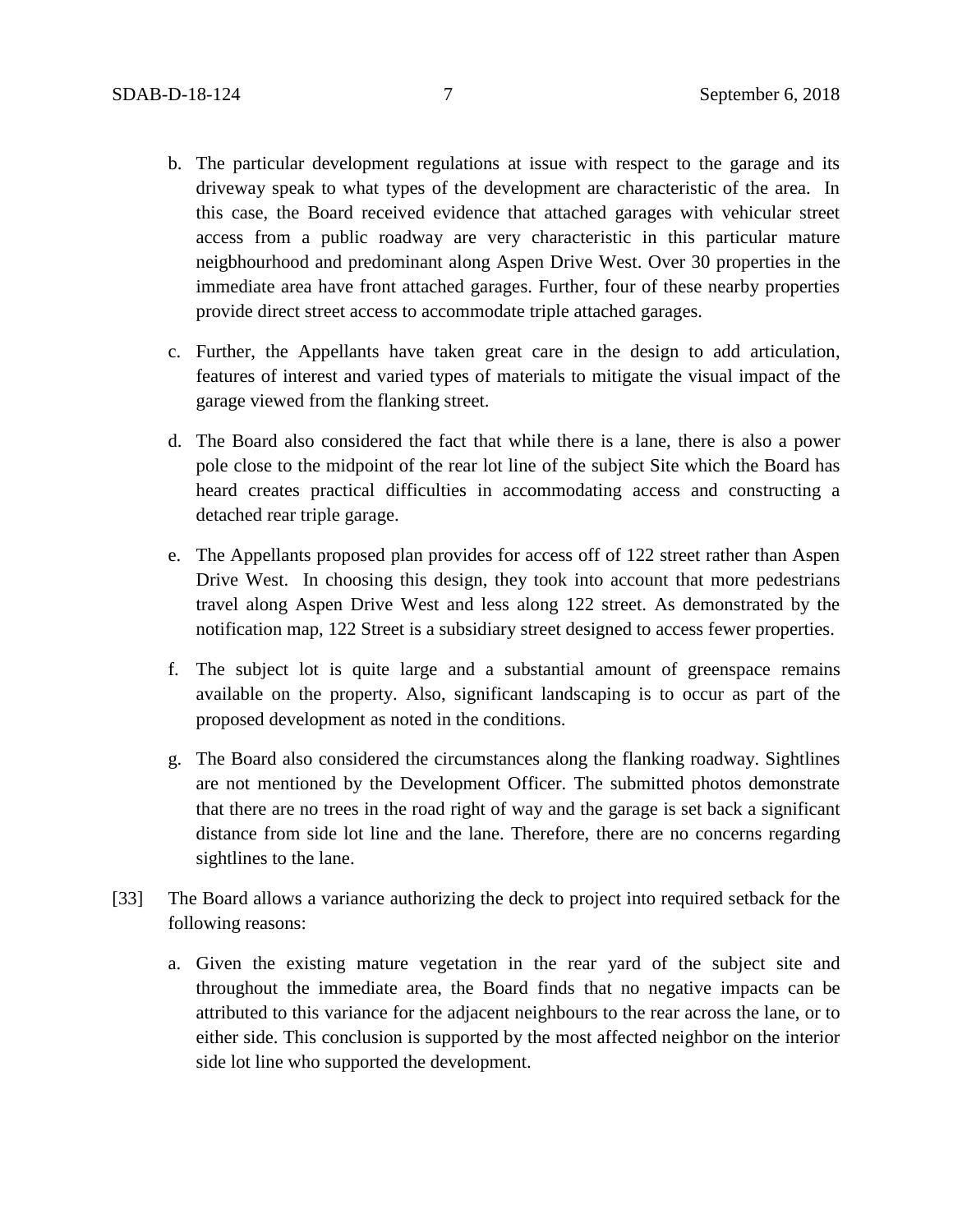- b. Based on the plot plan, the finished grade at rear of the house is substantially higher than the average grade calculation. Given this slope, potential impacts attributable to the deck are minimal given height of the deck in relation to the property to the interior.
- [34] The Board notes that the Development Officer expressed a potential concern about the removal of trees. The Board heard that the Appellants are trying to maintain as many trees as possible and the plans do not include the removal of any city trees. The Board is not persuaded that an additional condition over and above the standard landscaping requirements is required to meet this concern.
- [35] During the hearing, the Appellants made several submissions explaining that the characteristics of the house which gave rise to the required variances were incorporated into the design to accommodate Mr. Chan's on-call schedule as well as wheelchair access for Ms. Cheung's mother.
- [36] While the Board is not unsympathetic to the personal reasons enunciated by the Appellants, its authority is determined by the *Municipal Government Act*. The Board lacks authority to grant variances to accommodate the personal needs of a specific property owner and the Board has not granted the variances on that basis.
- [37] As required by the Act, the Board has applied the test set out in section 687(3) of the *Municipal Government Act*. For the reasons above, the Board finds that the proposed development with variances will not unduly interfere with the amenities of the neighbourhood nor materially interfere with or affect the use, enjoyment or value of neighbouring parcels of land.

Ms. K. Cherniawsky, Presiding Officer Subdivision and Development Appeal Board

Board Members in Attendance: Mr. V. Laberge; Ms. L. Delfs; Ms. L. Gibson; Ms. G. Harris

CC: City of Edmonton, Development & Zoning Services, Attn: Mr. G. Robinson / Mr. A. Wen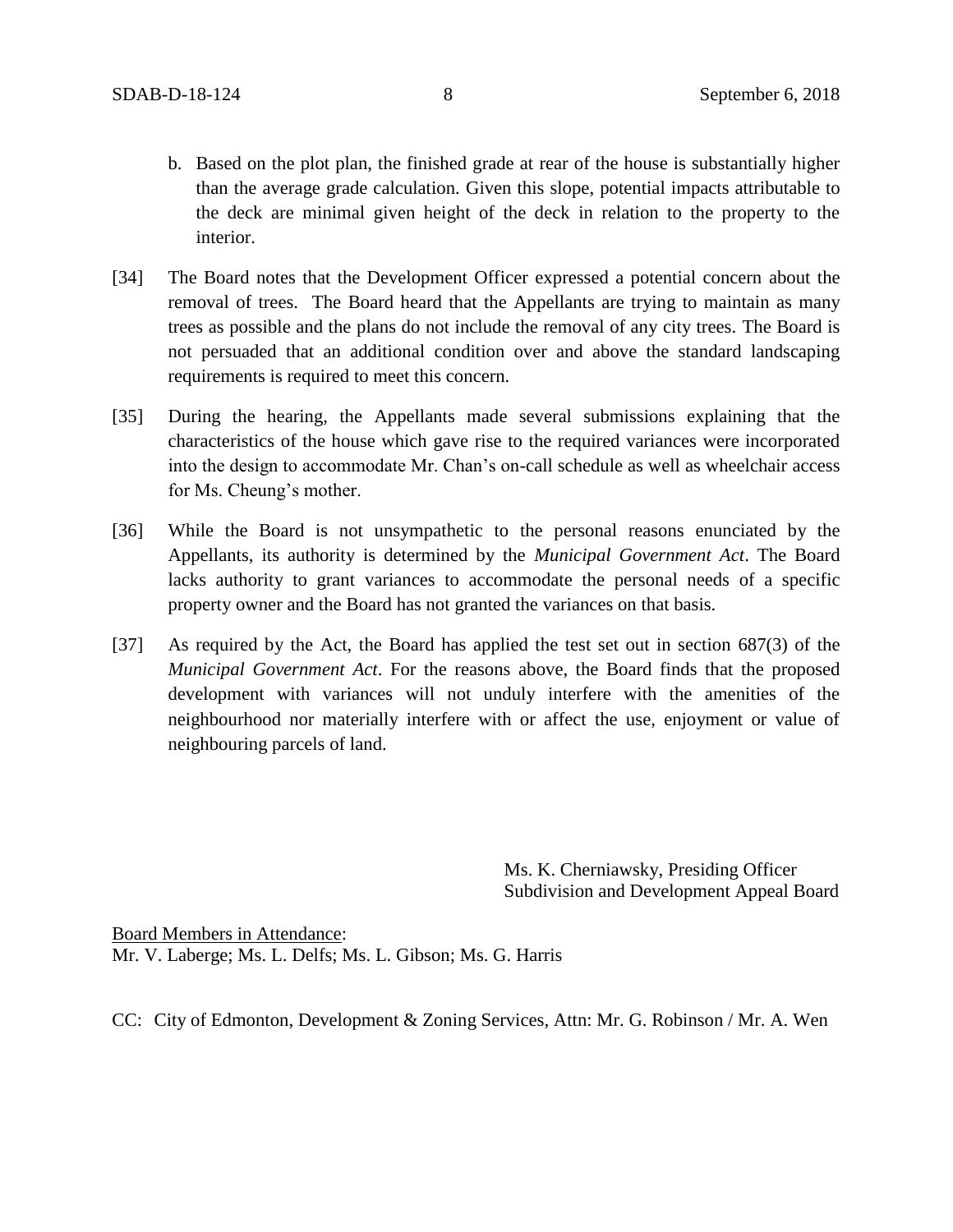### **Important Information for the Applicant/Appellant**

- 1. This is not a Building Permit. A Building Permit must be obtained separately from Development & Zoning Services, located on the 2nd Floor, Edmonton Tower, 10111 – 104 Avenue NW, Edmonton, AB T5J 0J4.
- 2. Obtaining a Development Permit does not relieve you from complying with:
	- a) the requirements of the *Edmonton Zoning Bylaw*, insofar as those requirements have not been relaxed or varied by a decision of the Subdivision and Development Appeal Board,
	- b) the requirements of the *Alberta Safety Codes Act*,
	- c) the *Alberta Regulation 204/207 – Safety Codes Act – Permit Regulation*,
	- d) the requirements of any other appropriate federal, provincial or municipal legislation,
	- e) the conditions of any caveat, covenant, easement or other instrument affecting a building or land.
- 3. When an application for a Development Permit has been approved by the Subdivision and Development Appeal Board, it shall not be valid unless and until any conditions of approval, save those of a continuing nature, have been fulfilled.
- 4. A Development Permit will expire in accordance to the provisions of Section 22 of the *Edmonton Zoning Bylaw, Bylaw 12800*, as amended.
- 5. This decision may be appealed to the Alberta Court of Appeal on a question of law or jurisdiction under Section 688 of the *Municipal Government Act*, RSA 2000, c M-26. If the Subdivision and Development Appeal Board is served with notice of an application for leave to appeal its decision, such notice shall operate to suspend the Development Permit.
- 6. When a decision on a Development Permit application has been rendered by the Subdivision and Development Appeal Board, the enforcement of that decision is carried out by Development & Zoning Services, located on the 2nd Floor, Edmonton Tower, 10111 – 104 Avenue NW, Edmonton, AB T5J 0J4.

*NOTE: The City of Edmonton does not conduct independent environmental checks of land within the City. If you are concerned about the stability of this property for any purpose, you should conduct your own tests and reviews. The City of Edmonton, when issuing a development permit, makes no representations and offers no warranties as to the suitability of the property for any purpose or as to the presence or absence of any environmental contaminants on the property.*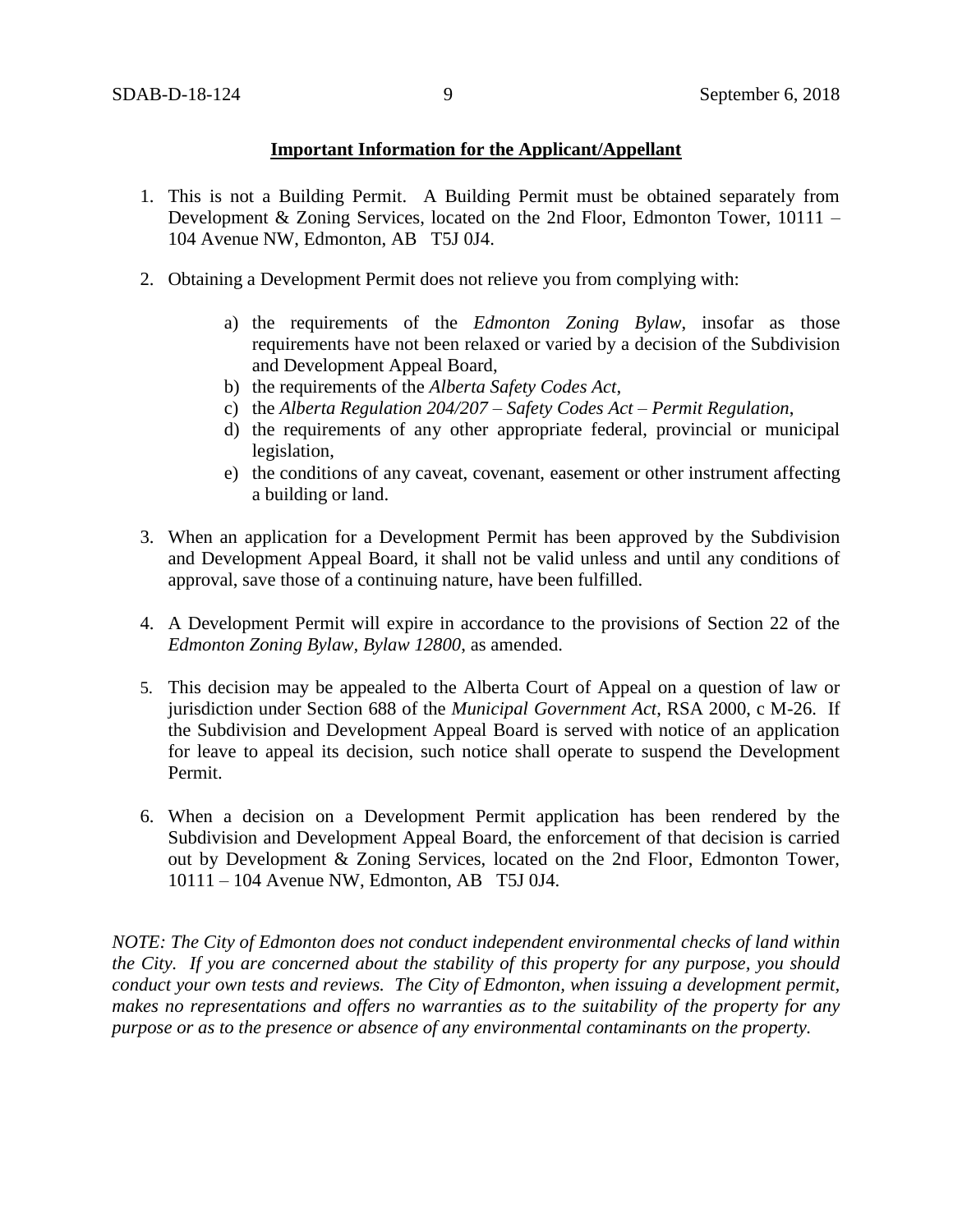

Date: September 6, 2018 Project Number: 219877833-005 File Number: SDAB-D-18-125

# **Notice of Decision**

[1] On August 22, 2018, the Subdivision and Development Appeal Board (the "Board") heard an appeal that was filed on **July 27, 2018**. The appeal concerned the decision of the Development Authority, issued on July 11, 2018, to refuse the following development:

## **Construct 3 Dwellings of Row Housing with front verandas**

- [2] The subject property is on Plan 1994CL Blk 1 Lots 5-6, located at 9609 120 Avenue NW, within the (RF3) Small Scale Infill Development Zone. The Mature Neighbourhood Overlay and the Alberta Avenue / Eastwood ARP apply to the subject property.
- [3] The following documents were received prior to the hearing and form part of the record:
	- Copy of the Development Permit application with attachments, proposed plans, and the refused Development Permit; and
	- The Development Officer's written submission.

## **Preliminary Matters**

- [4] At the outset of the appeal hearing, the Presiding Officer confirmed with the parties in attendance that there was no opposition to the composition of the panel.
- [5] The Presiding Officer outlined how the hearing would be conducted, including the order of appearance of parties, and no opposition was noted.
- [6] The appeal was filed on time, in accordance with Section 686 of the *Municipal Government Act*, RSA 2000, c M-26 (the "*Municipal Government Act*").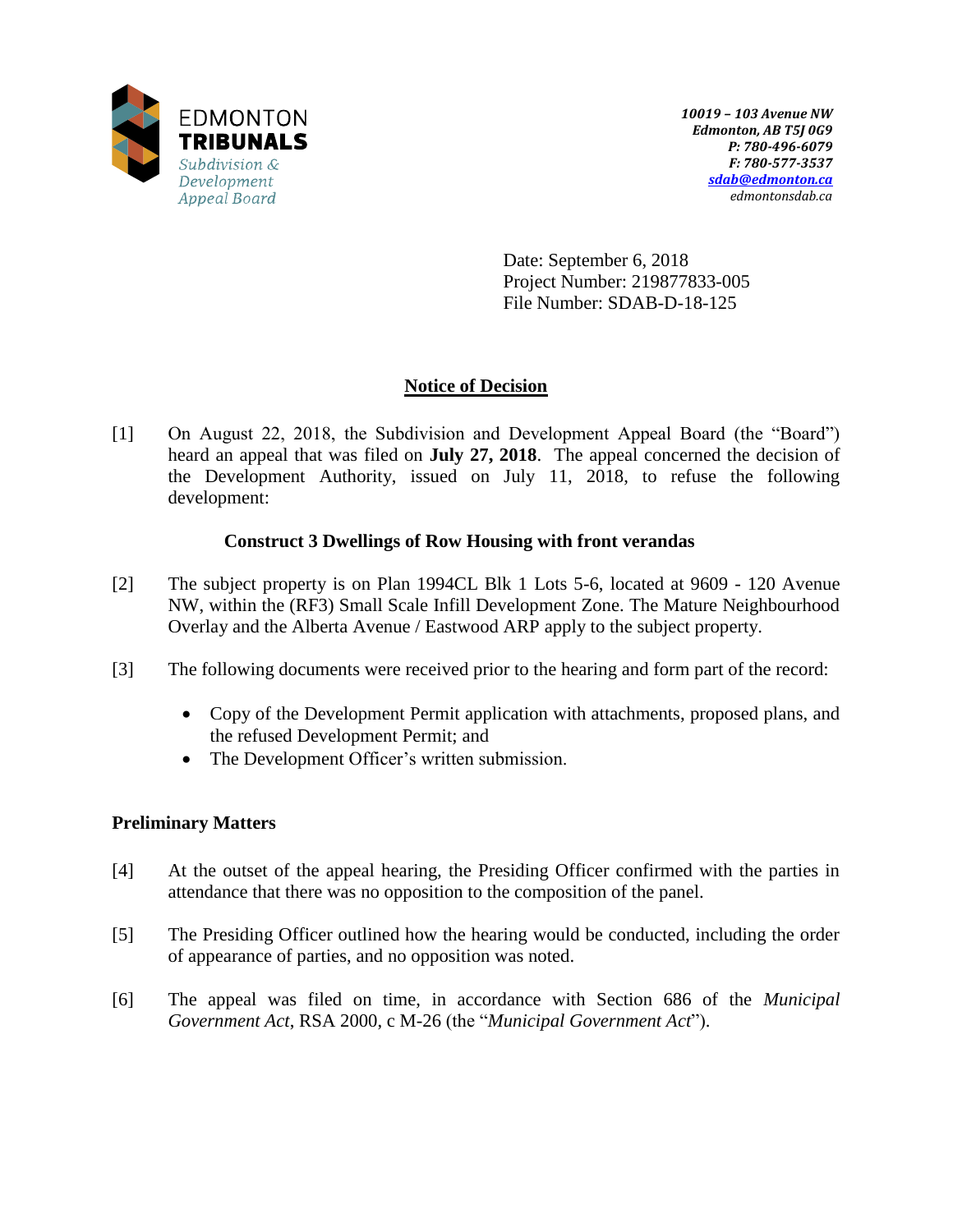#### **Summary of Hearing**

- *i) Position of Mr. P. Hua, representing the Appellant, Tyler Home Builders Ltd., who was accompanied by Mr. Tran, the property owner.*
- [7] Mr. Tran intends to build a triplex for himself, his parents, and his daughter. Mr. Tran is the owner of the property. He does not currently live at the subject Site.
- [8] Mr. Hua stressed that every effort was made for the proposed development to meet the *Bylaw* requirements and the Appellants would like the Board to grant the required variances in light of the practical inability to reduce the footprint of the building further.
- [9] The Appellants spoke to the immediate adjacent neighbours and other neighbours along the block face. They received both verbal and written support for the proposed development. The neighbours believe that the proposed development will be an asset to the neighbourhood as the house has been vacant for several years.
- [10] They received signatures in support of the proposed development and provided them to the Development Officer when the development permit was applied for. However, the Appellant noted that he could not provide the signatures to the Board as evidence because he did not bring additional copies to the hearing.
- [11] The Appellants were told by the City that a triplex is allowed in the (RF3) Small Scale Infill Development Zone. However, they confirmed that this conversation occurred prior to any formal activity or application for permits.
- [12] Mr. Hua submits that there are other duplexes and triplexes in the neighbourhood, one being directly across the avenue from the subject Site.
- [13] Both Appellants confirmed that the hand drawn landscaping plan is the most recent proposed landscaping plan.
- [14] Mr. Hua and Mr. Tran provided the following information in response to questions by the Board:
	- a. They confirmed that the proposed development will have the same front setback as the existing house currently standing on the subject site, but could not confirm what the front setback was for the existing house.
	- b. There will be no visual impact regarding site lines for vehicles turning onto the street as this is not a busy street and does not have a Bus Route on it currently.
	- c. Access to the triplex units will be from 120 Avenue.
	- d. They confirmed that there is a triplex directly across 120 Avenue and one triplex kitty-corner from the subject Site across 120 Avenue with similar setbacks from the flanking roadway.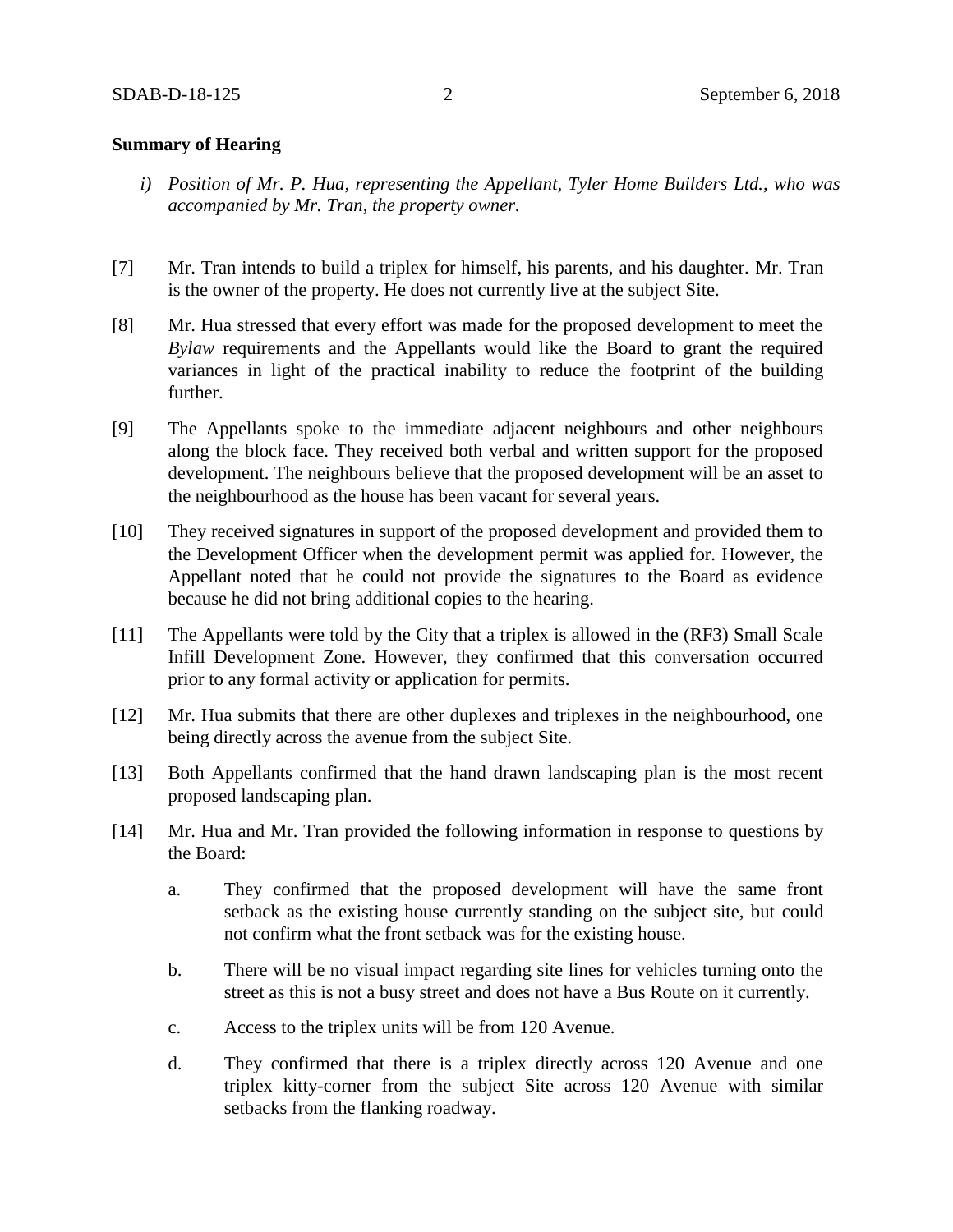- e. One small window on the door that faces the neighbouring property will be frosted. The Development Officer refused the proposed development before he could provide information to the Appellants as to which windows facing the interior side lot line should be frosted.
- f. They confirmed that only the windows on the main floor facing the neighbouring property will be frosted.
- g. The Appellants are agreeable to the suggested conditions from the Development Officer and acknowledge that condition 1 should be altered to reduce the allowed number dwelling units from four to three.
- *ii) Position of the Development Officer, Mr. K. Yeung*
- [15] The Development Authority did not appear at the hearing and the Board relied on Mr. Yeung's written submission.

#### **Decision**

- [16] The appeal is **ALLOWED** and the decision of the Development Authority is **REVOKED**. The development is **GRANTED** as applied for to the Development Authority, subject to the following CONDITIONS as proposed by the Development Officer (with the exception of Condition 1 which has been amended to correct an error):
	- 1. This Development Permit authorizes the proposed development of a Row House with 3 Dwellings.
	- 2. The development shall be constructed in accordance with the stamped and approved drawings.
	- 3. The maximum Height shall not exceed 8.9 metres, in accordance with Section 52 of the Edmonton Zoning Bylaw 12800.
	- 4. Platform Structures located within a Rear Yard or interior Side Yard, and greater than 1.0 metres above the finished ground level, excluding any artificial embankment, shall provide Privacy Screening to prevent visual intrusion into Abutting properties. (reference Section 814.3(9))
	- 5. Frosted or opaque glass treatment shall be used on windows to minimize overlook into adjacent properties (Reference Section 814.3(8)).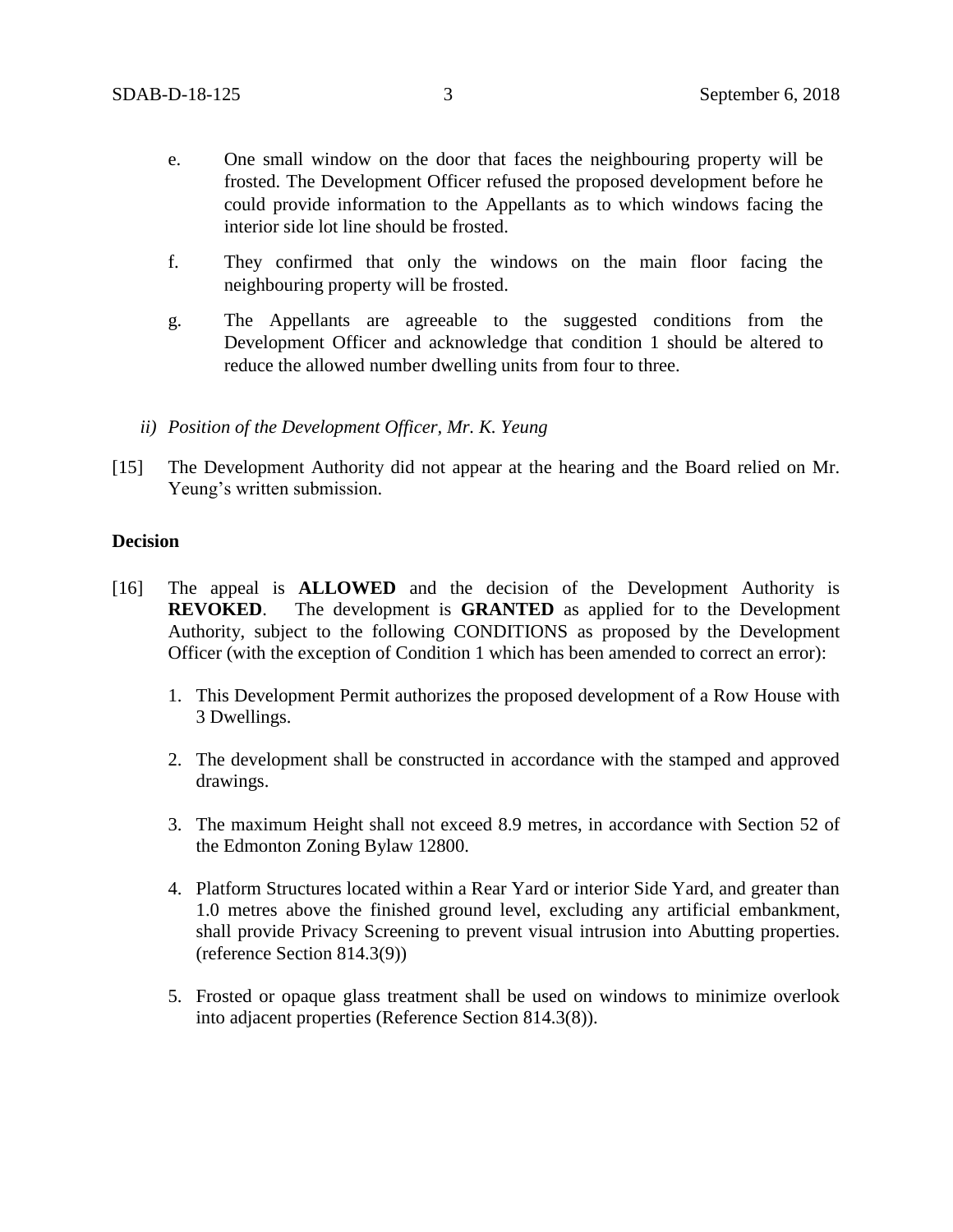- 6. All required parking and loading facilities shall only be used for the purpose of accommodating the vehicles of clients, customers, employees, members, residents or visitors in connection with the building or Use for which the parking and loading facilities are provided, and the parking and loading facilities shall not be used for driveways, access or egress, commercial repair work, display, sale or storage of goods of any kind. (Reference Section 54.1(1.c))
- 7. Any outdoor lighting for any development shall be located and arranged so that no direct rays of light are directed at any adjoining properties, or interfere with the effectiveness of any traffic control devices. (Reference Section 51).
- 8. Landscaping shall be in accordance with the approved landscaping plan and Section 55 of the Zoning Bylaw, to the satisfaction of the Development Officer.
- 9. Any changes to an approved Landscape Plan require the approval of the Development Officer prior to the Landscaping being installed.
- 10. Landscaping shall be maintained in a healthy condition for a minimum of 24 months after the landscaping has been installed, to the satisfaction of the Development Officer.
- 11. A Guaranteed Landscaping Security shall be provided to the City of Edmonton at the time of Development Permit Inspection, to the satisfaction of the Development Officer.

ADVISEMENT:

- 1. Upon the first Development Permit Inspection and determination that landscape construction has been completed in compliance with the approved Landscape Plan, 20% of the approved Guaranteed Landscape Security shall be collected and retained for a period of 24 months from the date of first Development Permit Inspection.
- 2. Sites that are not completed or are not compliant with approved Landscape Plans at the first Development Permit Inspection, shall be required to submit a Security for incomplete work, up to and including the full value of the approved Guaranteed Landscape Security value.
- 3. The driveway access must maintain a minimum clearance of 1.5 metres from all surface utilities.
- 4. Lot grades must match the Edmonton Drainage Bylaw 16200 and/or comply with the Engineered approved lot grading plans for the area. Contact Drainage Services at 780-496-5576 or [lot.grading@edmonton.ca](mailto:lot.grading@edmonton.ca) for lot grading inspection inquiries.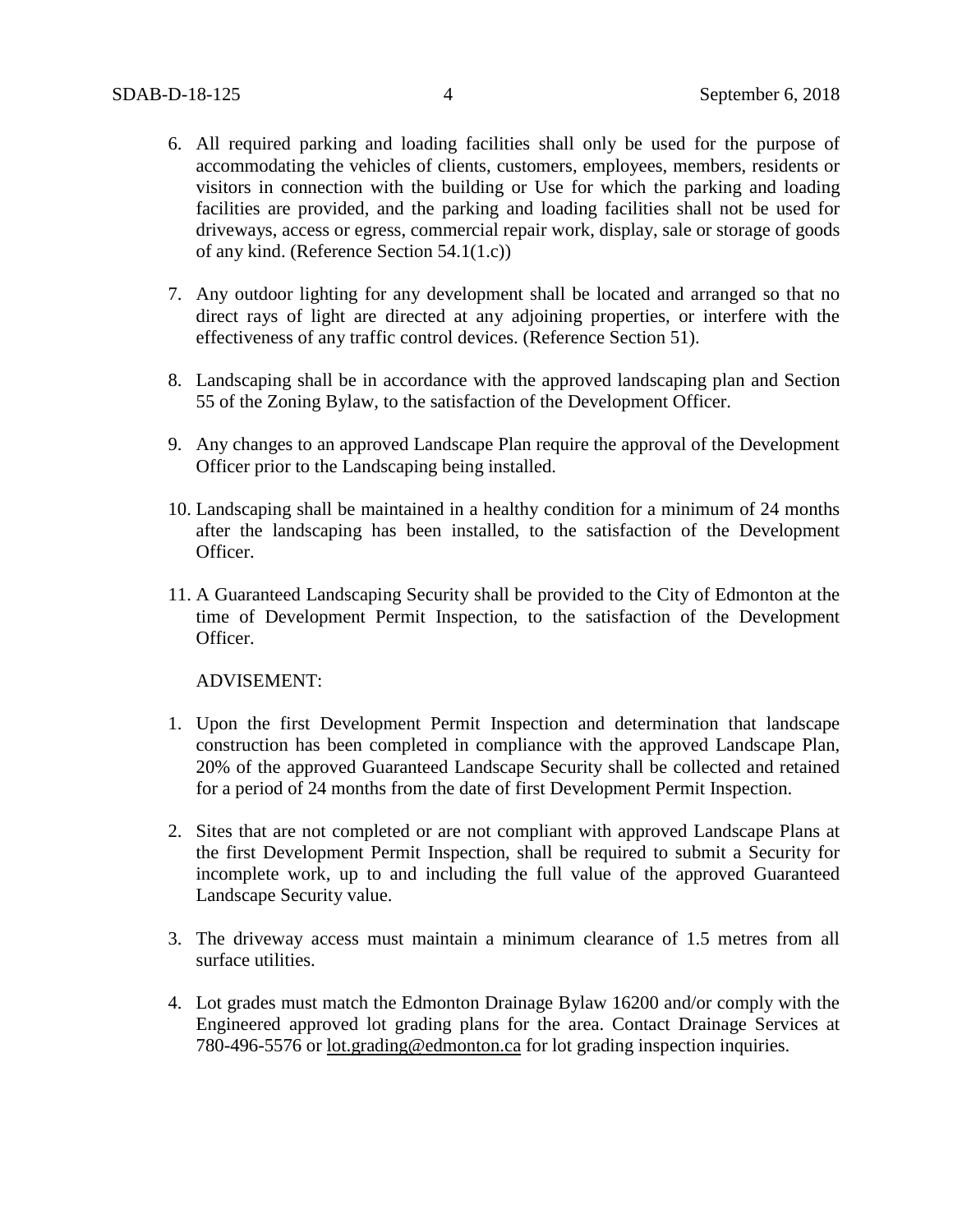- 5. Unless otherwise stated, all above references to "section numbers" refer to the authority under the Edmonton Zoning Bylaw 12800.
- 6. An approved Development Permit means that the proposed development has been reviewed against the provisions of this bylaw. It does not remove obligations to conform with other legislation, bylaws or land title instruments including, but not limited to, the Municipal Government Act, the Safety Codes Act or any caveats, restrictive covenants or easements that might be attached to the Site.
- 7. A Building Permit is required for any construction or change in use of a building. Please contact 311 Call Centre for further information.
- [17] In granting the development, the following variances to the *Edmonton Zoning Bylaw* are allowed:
	- 1) The minimum required Front Setback of 10.27 metres as per Section 814.3(2)(c) is varied to allow a deficiency of 5.4 metres, thereby decreasing the minimum required Front Setback to 4.87 metres.
	- 2) The minimum required distance of the porch projection of 1.5 metres as per Section 814.3(11) is varied to allow a deficiency of 0.3 metres, thereby decreasing the minimum required to 1.2 metres.
	- 3) The minimum required eave projection of 1.2 metres as per Section 140.4(17) is varied to allow a deficiency of 0.4 metres, thereby decreasing the minimum required to 0.8 metres.
	- 4) The minimum required (flanking) Side Setback of 2.0 metres as per Section 140.4(14)(c) is varied to allow a deficiency of 0.2 metres, thereby decreasing the minimum required to 1.8 metres.
	- 5) The minimum required (interior) Side Setback of 3.0 metres as per Section 140.4(14)(d) is varied to allow a deficiency of 1.4 metres, thereby decreasing the minimum required to 1.6 metres.

#### **Reasons for Decision**

- [18] The proposed development is a Permitted Use in the (RF3) Small Scale Infill Development Zone.
- [19] The Board finds that the requirements for Community Consultation under the Mature Neighbourhood Overlay have been substantially satisfied based on the Development Officer's written submission and verbal submissions of the Appellants.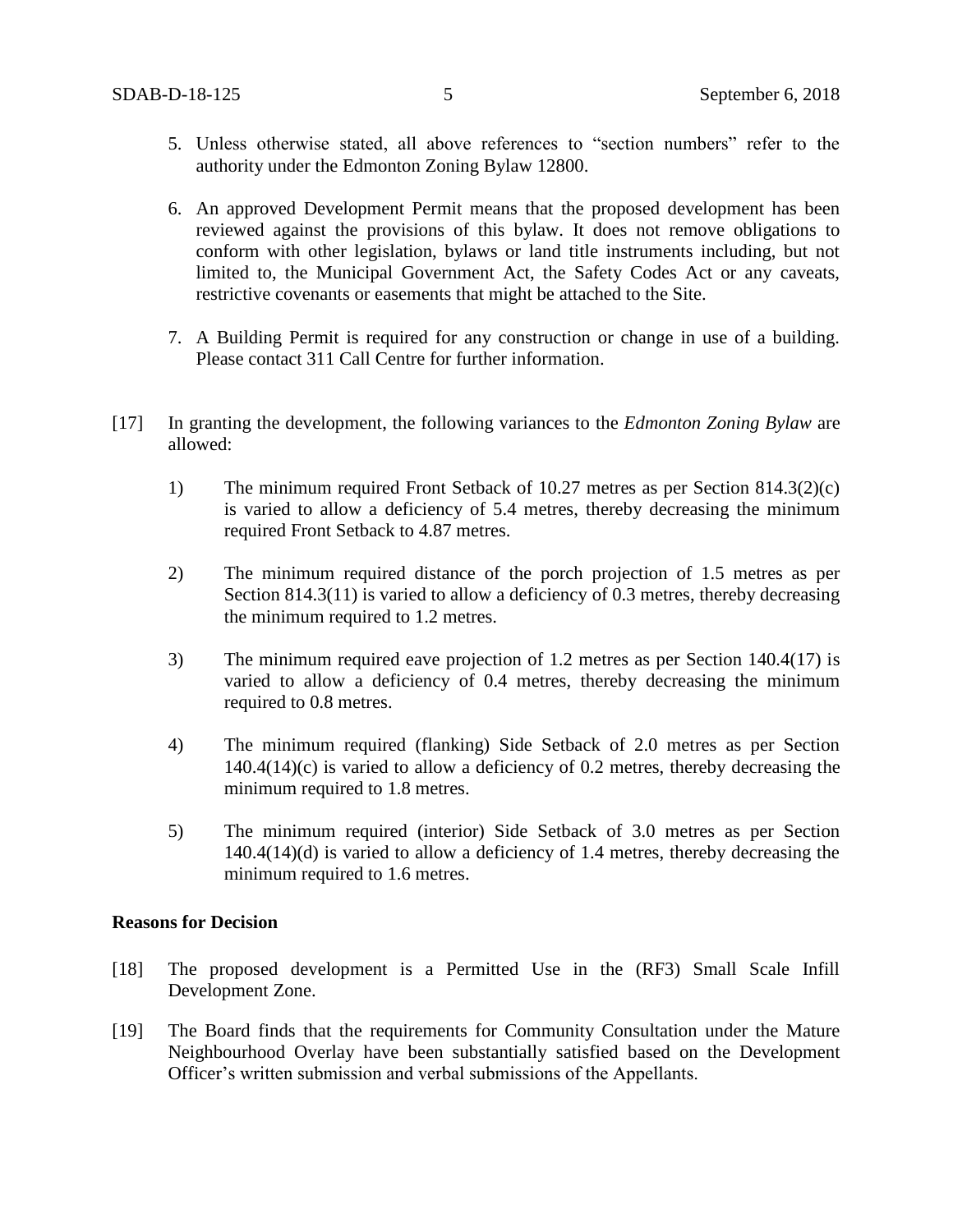- [20] The Board grants the three Setback variances and the two related projection variances for the reasons which follow.
- [21] The Community Consultation feedback indicated that neighbours within the notification area were either neutral or supportive of the proposed development.
- [22] The Board heard additional evidence from the Appellants that the neighbours strongly support the development because it will replace a derelict, vacant building that has been the site of ongoing criminal activity which has negatively impacted the neighbourhood. They welcome the proposed development as a positive development.
- [23] The variances required to accommodate the Side Setback and projections along the flanking roadway are relatively small. While the magnitude of a variance is not necessarily determinative of its impact, in this case the Board finds these flanking variances are unlikely to be perceptible from the street, let alone materially impact passersby. The Board also heard that the proposed Setbacks are similar to the Setbacks for a Row Housing development directly across the flanking roadway as well as one kitty corner to the Subject Site.
- [24] While the Development Officer indicated in his written submission that the adjacent neighbour to the south might be negatively impacted by the variance to the Front and Interior Side Setbacks, the Appellant has spoken directly with this neighbour and reported that this neighbour supports the proposed development.
- [25] The Side Setback on the Interior Lot Line is 1.6 metres. This distance is similar to the existing house. The Board also notes that the elevation facing the interior Side Lot Line is articulated and approximately one third of the building is set back 3.1 metres and is compliant with the required Setback.
- [26] The Board received evidence that the proposed Front Setback will be similar to the Front Setback of the existing house being replaced by this triplex. The proposed Front Setback is also similar to several other developments on the block face which are much closer to the Front Lot Line than the house immediately to the south. Again, the applicant advised that the most affected neighbour to the south supports the proposed development.
- [27] There is no indication that the variances to the flanking and Front Setbacks (alone or together) will create any traffic or safety concerns.
- [28] The Board also considered the fact that the proposed development requires five variances. While the number of variances can be an indicator of overdevelopment, the Board finds this is not the case in this circumstance. This neighbourhood is in transition. The addition of new developments such as the proposed Row Housing aligns with the intention of the Area Redevelopment Plan and the objectives of the (RF3) Small Scale Infill Development Zone. The proposed development, with three Dwelling Units, is the least dense form of Row Housing.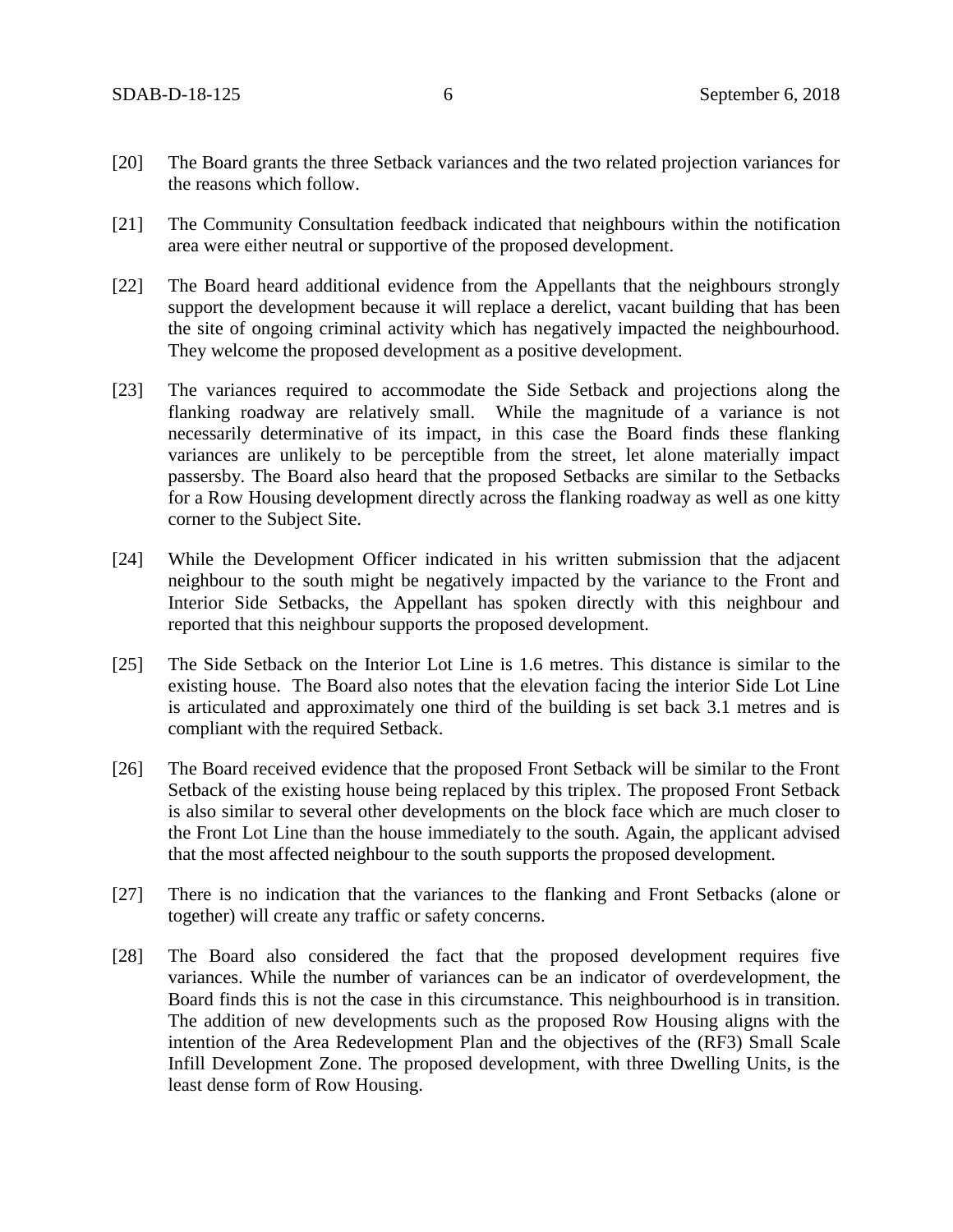The three flanking variances are interrelated and for the reasons noted above unlikely to have any measurable adverse impacts. Height, parking, amenity area and site coverage development regulations are also indicators of overdevelopment. The proposed development meets all these regulations and the subject lot meets the required dimensions for this Permitted Use.

- [29] The Board has imposed all the conditions as suggested by the Development Officer and reviewed by the Appellants, with a single exception. Condition 1 has been corrected to reduce the allowed number Dwelling Units from four to three.
- [30] Based on the above, it is the opinion of the Board that the proposed development will not unduly interfere with the amenities of the neighbourhood, nor materially interfere with or affect the use, enjoyment or value of neighbouring parcels of land.

Ms. K. Cherniawsky, Presiding Officer Subdivision and Development Appeal Board

Board Members in Attendance: Mr. V. Laberge; Ms. L. Delfs; Ms. L. Gibson; Ms. G. Harris

CC: City of Edmonton, Development & Zoning Services, Attn: Mr. K. Yeung / Mr. A. Wen